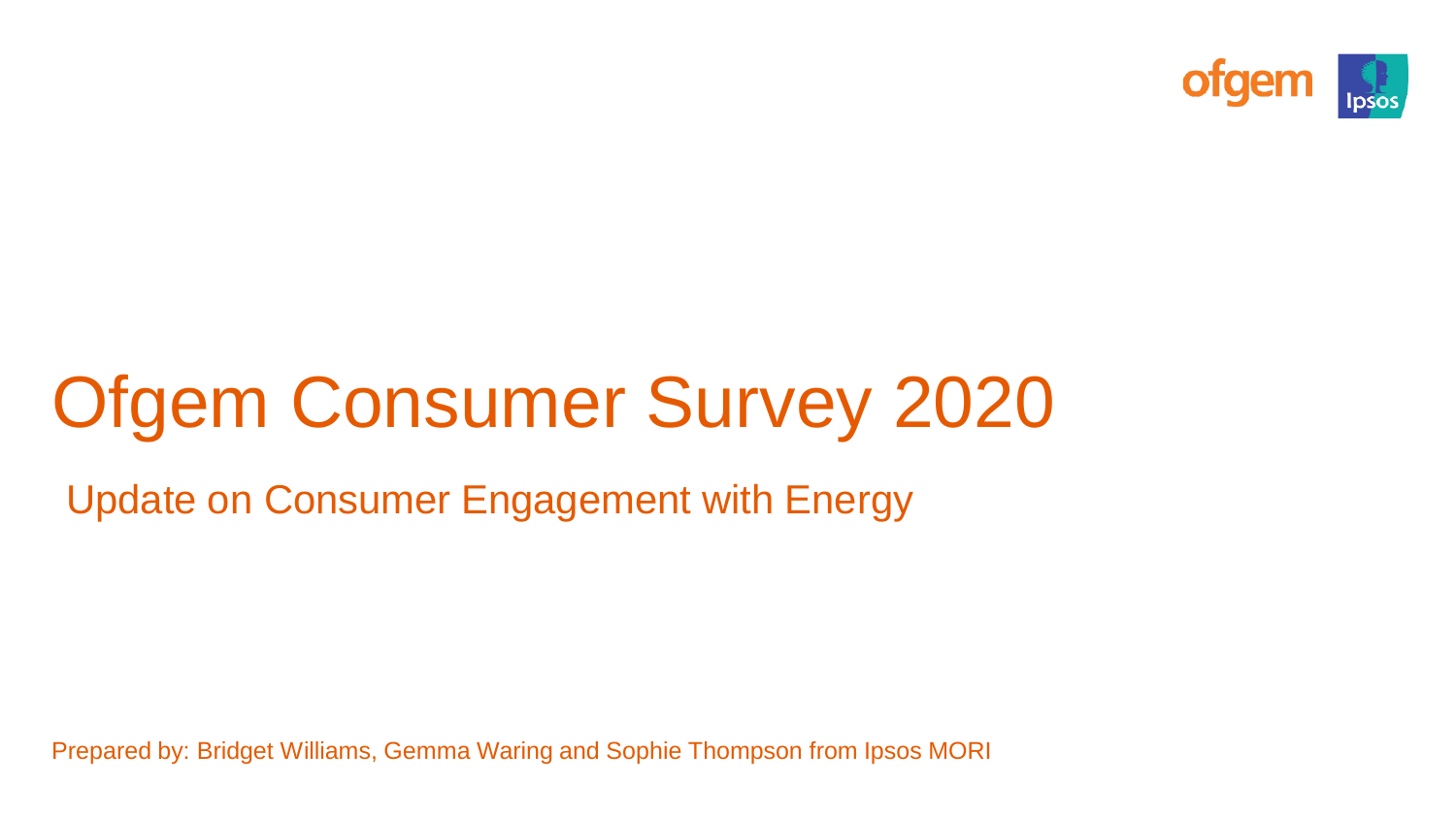#### **Table of contents**



- Introduction and note on mode change
- 2. Research objectives and methods
- 3. Engagement headlines
- 4. Who is engaging?
- 5. Confidence in and perceptions of engaging
- 6. Engagement experiences and outcomes
- 7. Vulnerable consumers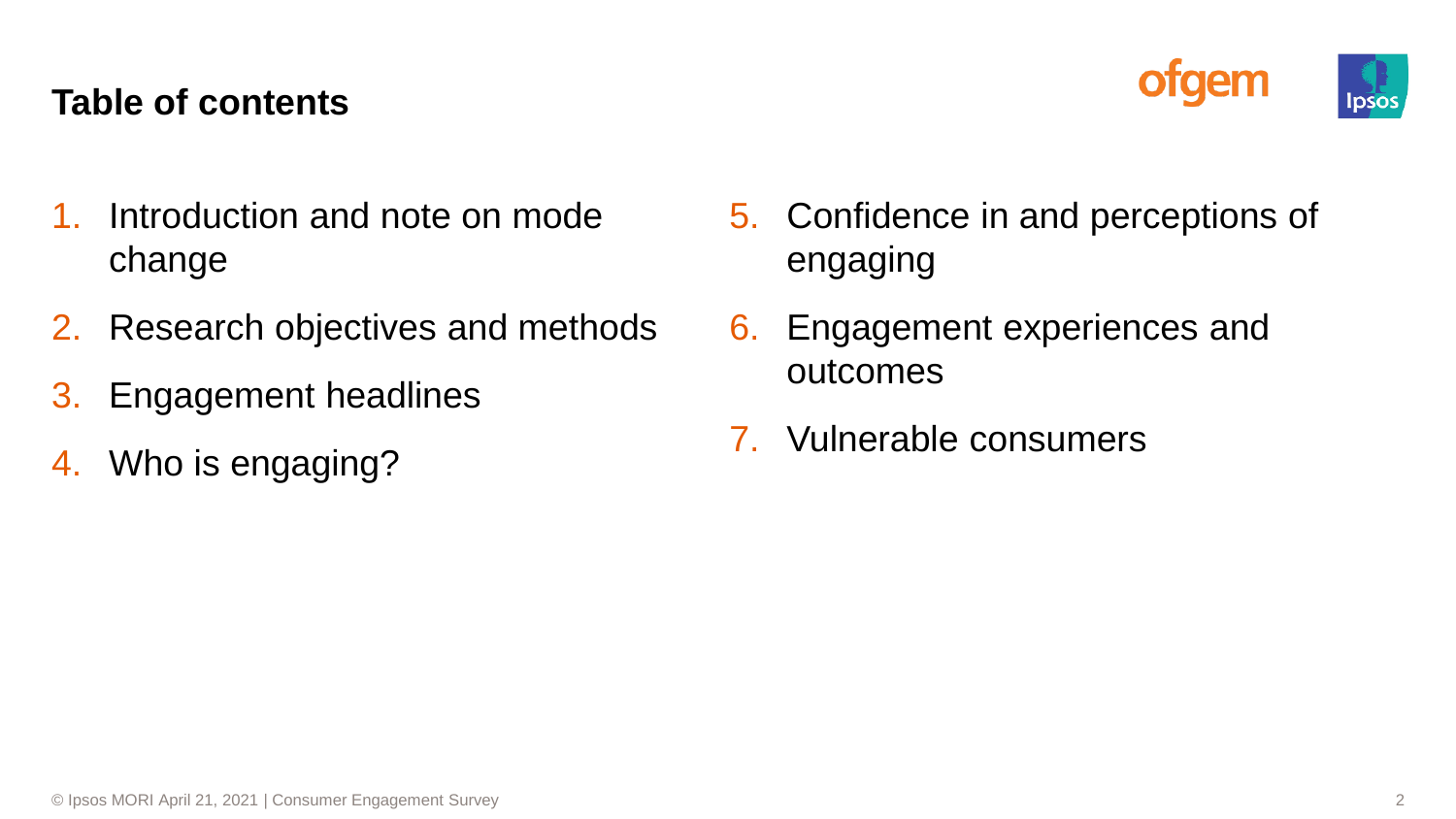# Introduction and note on mode change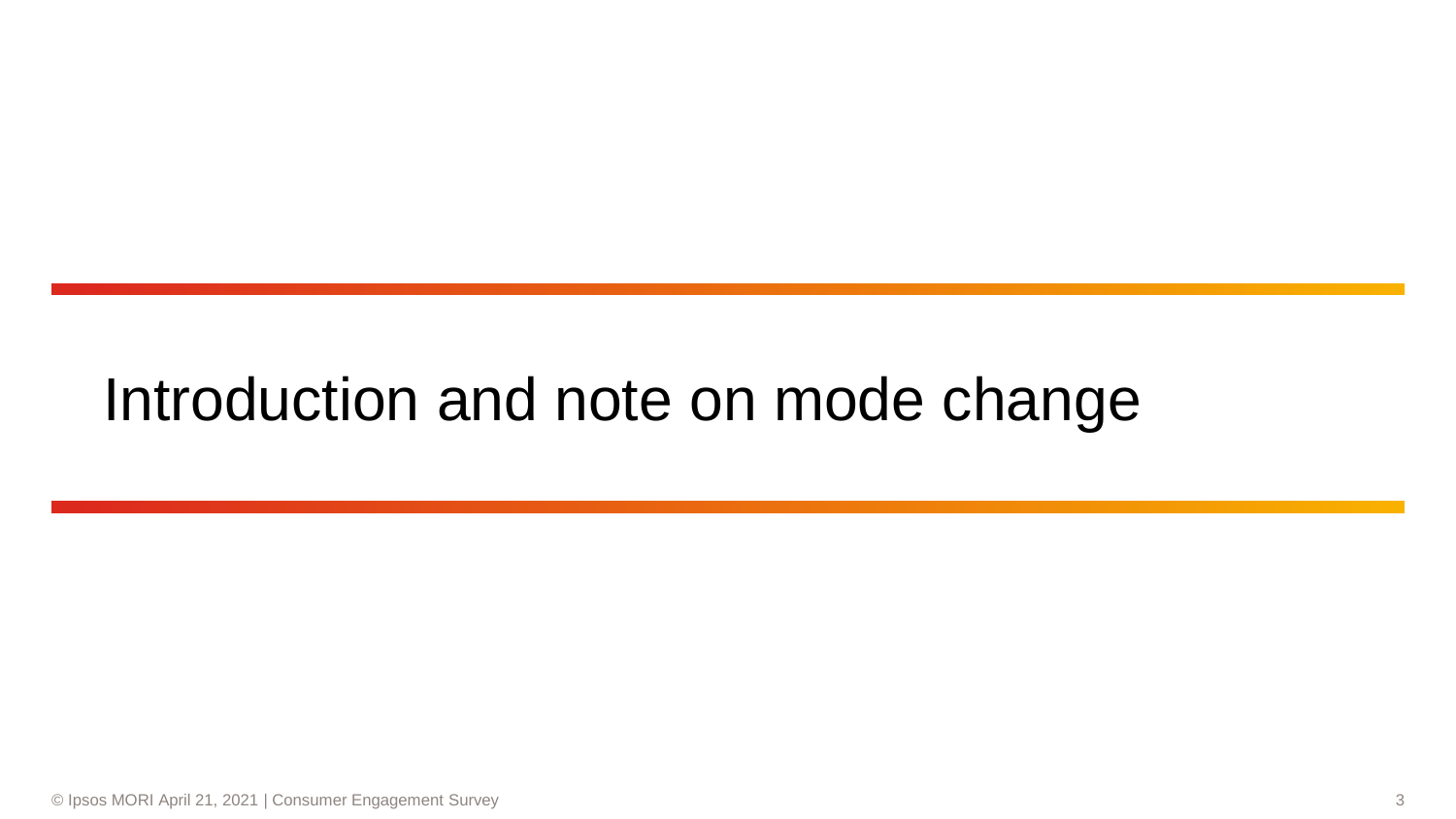#### **Introducing the 2020 consumer survey**



Since 2014, Ofgem has undertaken a nationally representative survey of domestic energy consumers in Great Britain to monitor engagement in the energy market and measure consumer attitudes towards topical energy issues that support achieving our strategy. The survey covers a broad range of topics including consumer engagement with energy, attitudes towards decarbonisation and openness to using energy in a more flexible or efficient way (e.g. at different times of the day).

This report is a summary of the state of consumer engagement in the energy market in 2020. Where possible, trends over time are shown. However, as the questionnaire has substantially changed compared to previous years, much of the content does not have historic data.

Ofgem will be publishing more results from the 2020 consumer survey over the coming months, covering themes relating to decarbonisation and flexible energy use.

For a full description of the 2020 survey methodology, please refer to the technical report.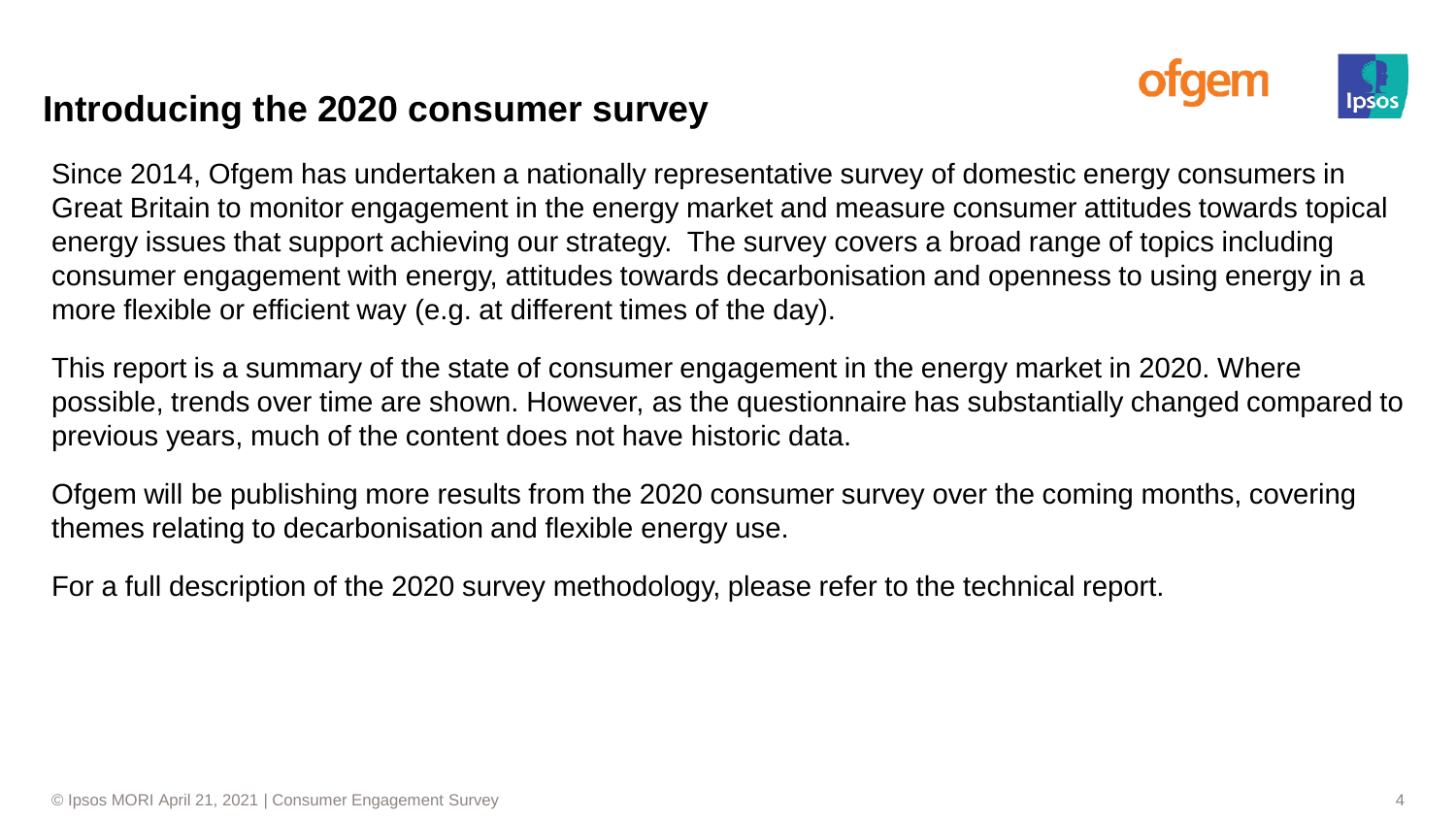#### **Changes to research method in 2020**



In 2020 the data collection mode changed from face-to-face to online. The mode change means that strictly speaking, results are not comparable with previous years. Furthermore, consumers who respond to online surveys tend to answer questions in different ways compared to those who participate in face-to-face surveys. They tend to:

- Be less trusting of their energy supplier
- Be more inclined to switch energy deals
- Show greater confidence in their ability to select and choose an energy deal.

Other data<sup>1</sup> shows that these patterns are also true for other similar sectors like banking and insurance.

To understand the impact of the mode change on stated levels of engagement, a telephone-parallel run<sup>2</sup> was carried out to measure engagement. Results from both studies are shown in this pack for the engagement metrics.

<sup>1</sup> For example Ipsos MORI Financial Research Survey

<sup>2</sup> The parallel run was planned to run face-to-face to replicate the 2019 methodology, however it was shifted to telephone due to social distancing requirements introduced in response to the COVID-19 pandemic.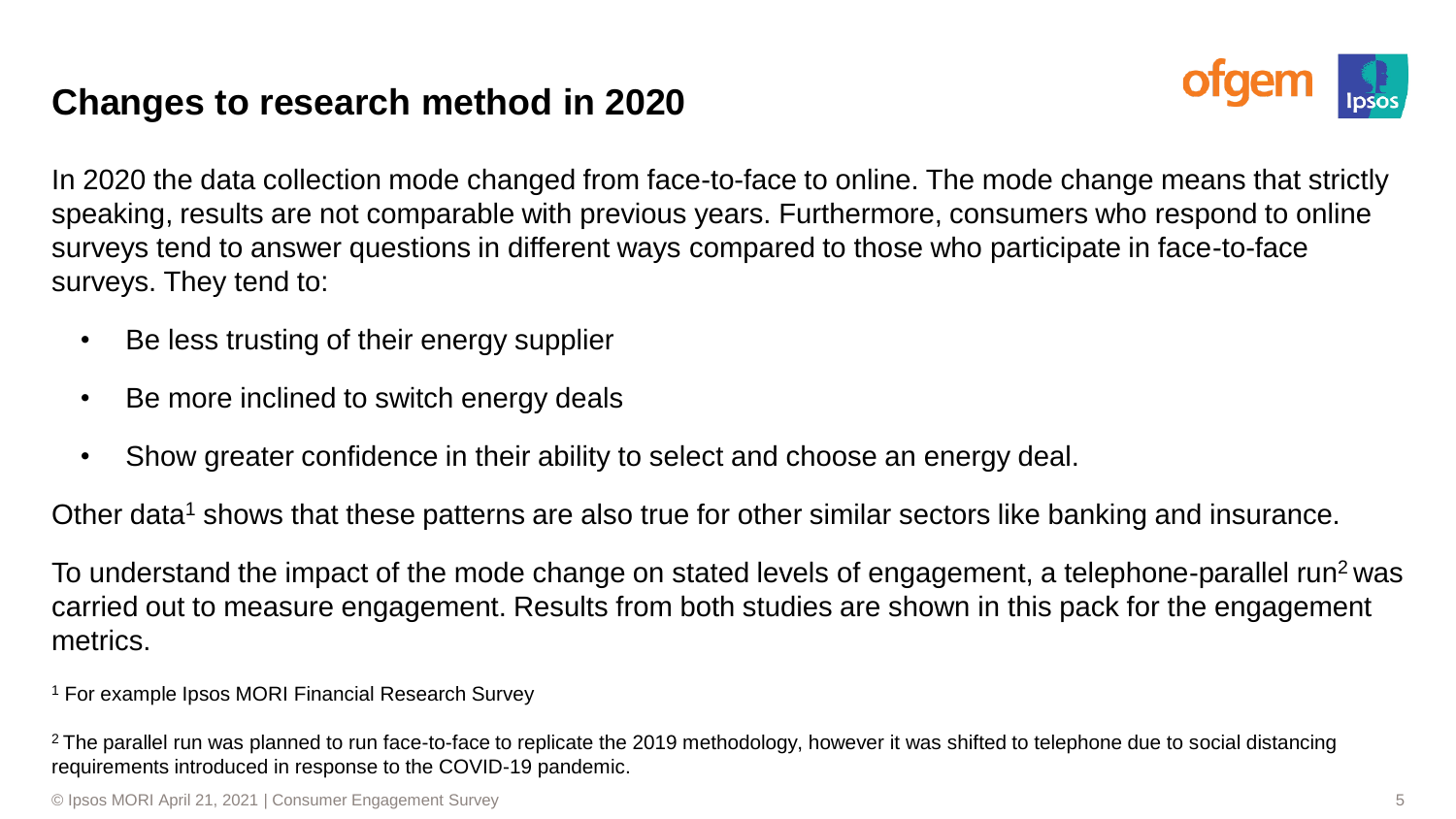# Research objectives and methods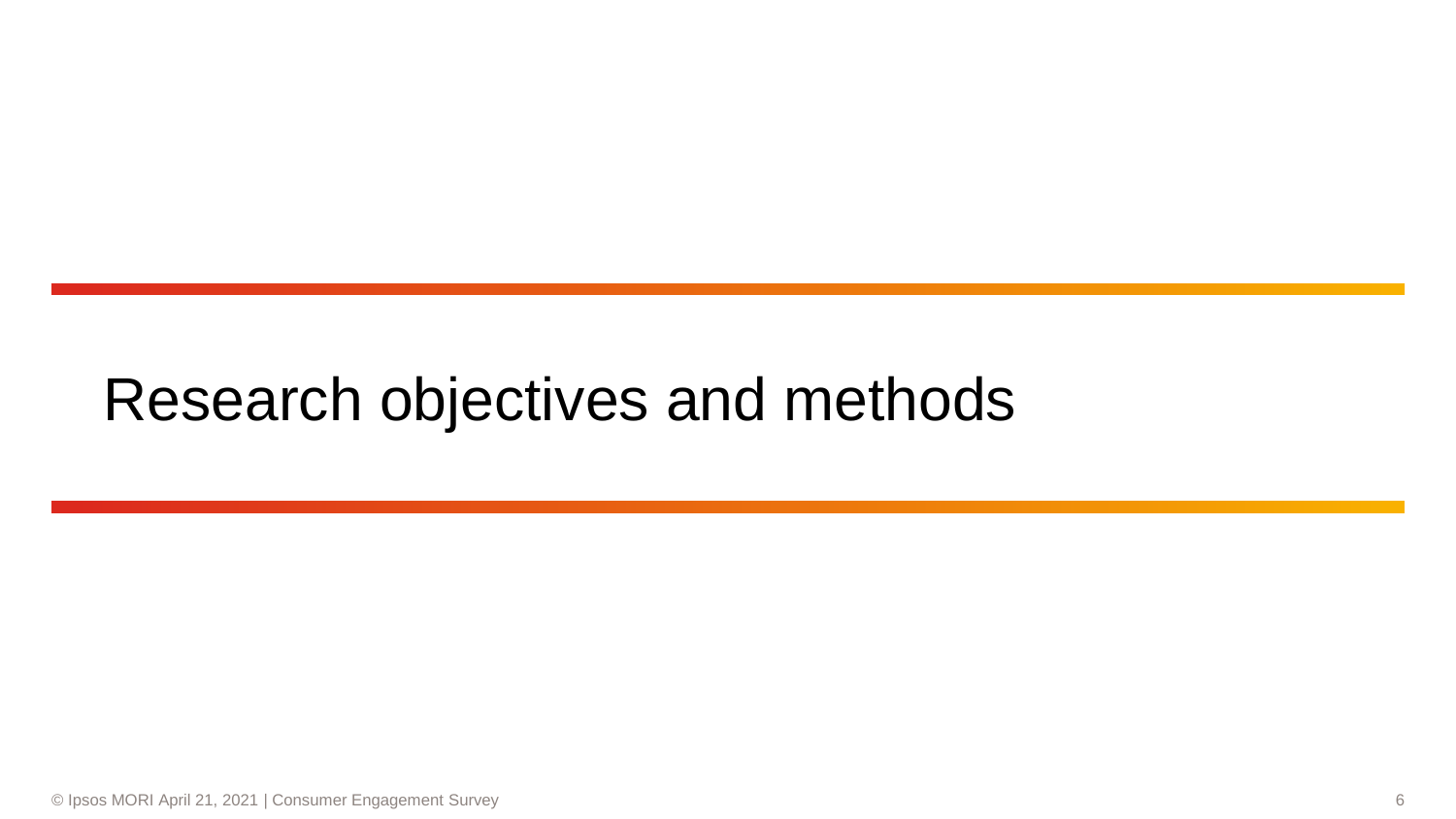#### **Research objectives**

To provide a rich picture of consumers in the market

- $\checkmark$  Update key metrics measuring consumer engagement behaviours
- $\checkmark$  Understand what is changing, amongst whom: are barriers to engaging breaking down?
- $\checkmark$  Track differences in behaviour by segment, vulnerability and demographics

To track current consumer action

To inform future action ✓ Understand how entrenched are consumers with existing energy consumption habits?

fgem

- Which consumers are more or less open to changing energy consumption behaviours?
- $\checkmark$  Identify where can we support consumers, so they become part of the process of achieving net zero carbon emissions by 2050.

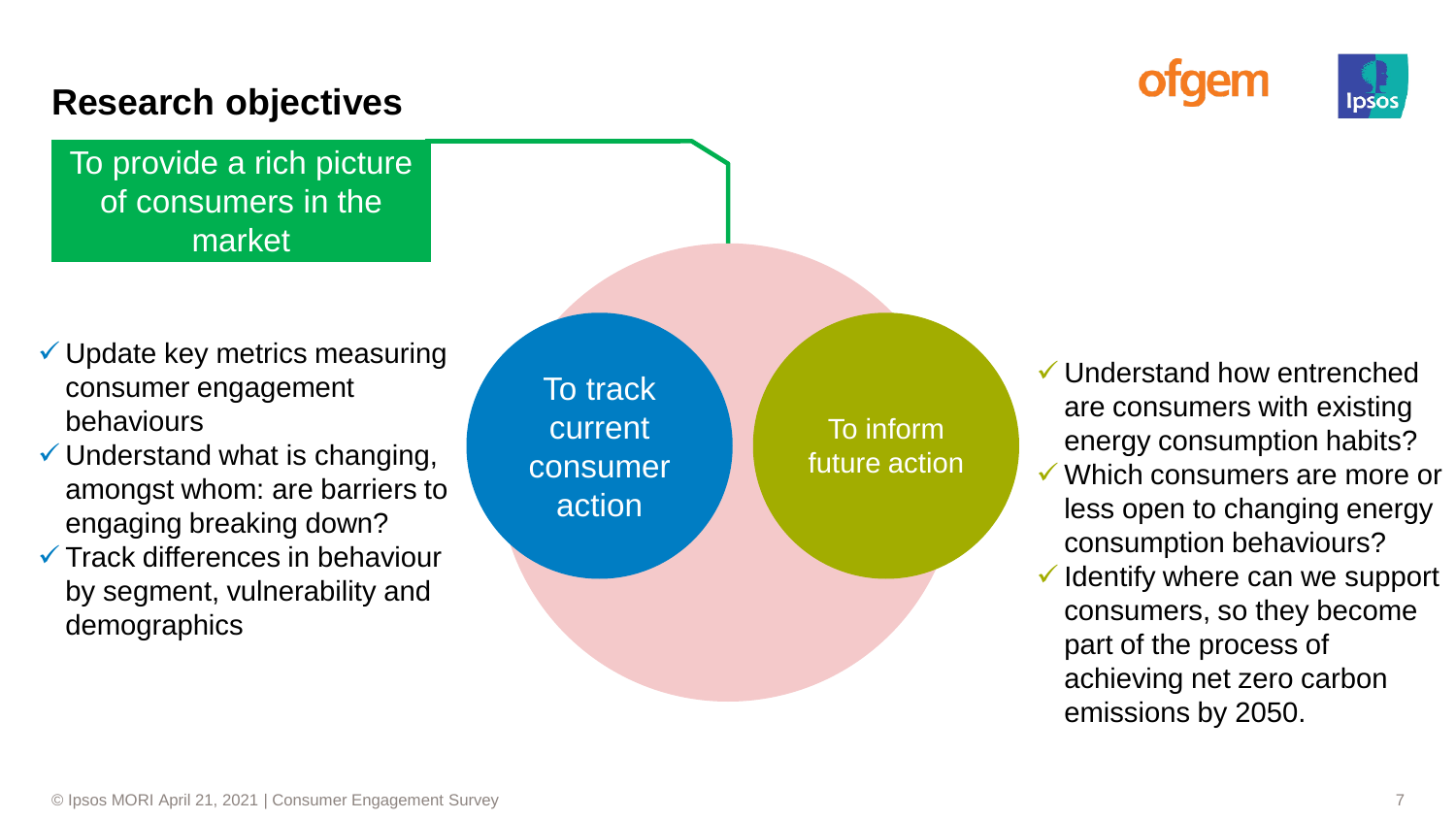



Significant differences are clearly marked throughout the report. All marked changes over time and subgroup differences have been tested at the 95% confidence level.

Changes between subgroups or changes over time are represented by black up/down arrows ↑↓ on the charts

Some figures have been rounded up / down, and not all categories are shown, so sums will not always total 100 per cent.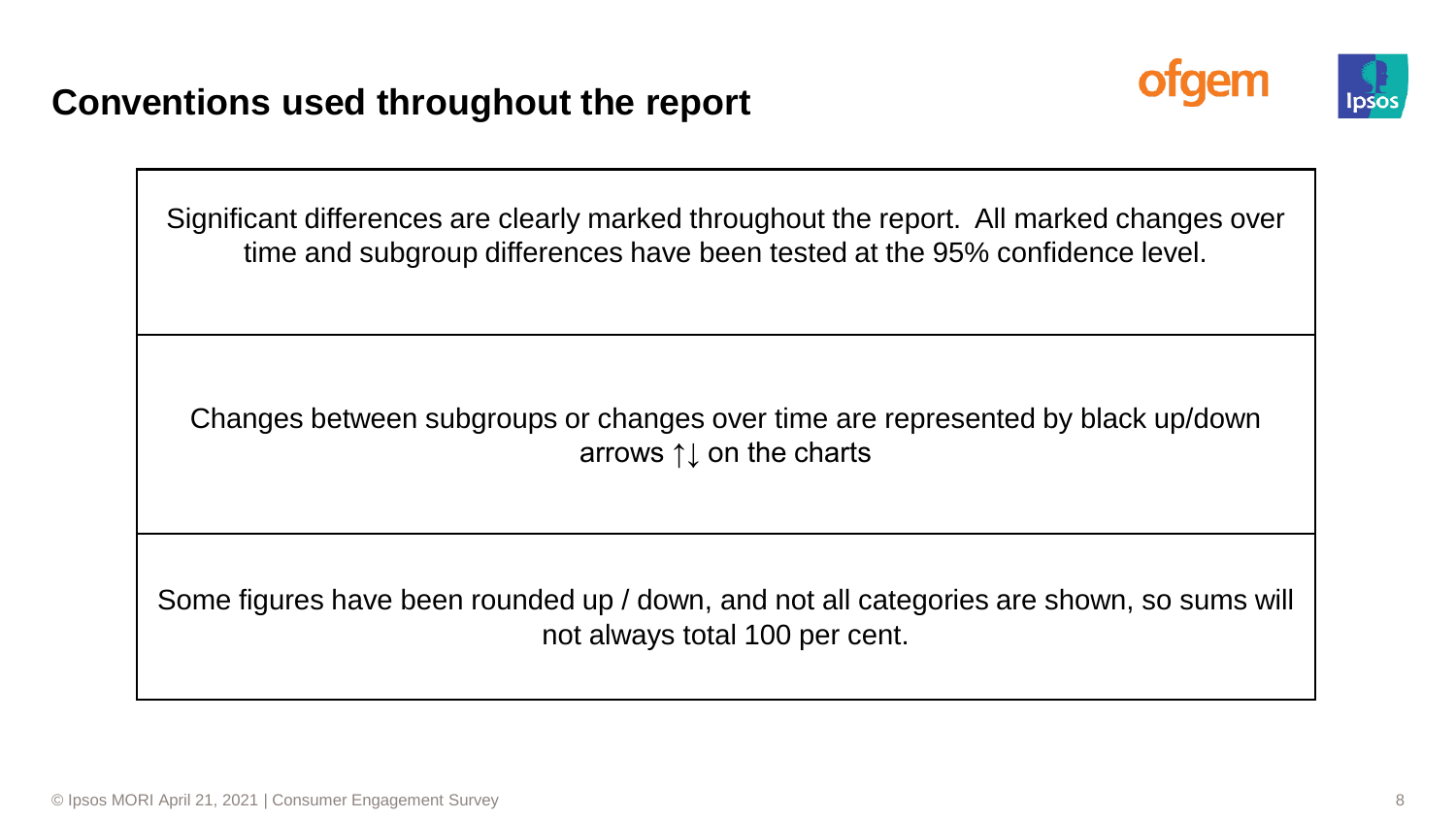# **Conventions used throughout the report when discussing engagement**





Terminology used in this report:

- P12M engaged switched supplier, tariff, or compared in the past 12 months
- P12M disengaged none of the above actions in the past 12 months
- First time switchers switched supplier for the first time in the past 12 months
- Ever switched have ever switched supplier
- Never switched have never switched supplier
- P12M switchers switched supplier or tariff in past 12 months
- P12M supplier switchers switched supplier in the past 12 months
- P12M tariff switchers switched tariff in the past 12 months
- P12M comparers compared supplier / tariff in the past 12 months (but not switched)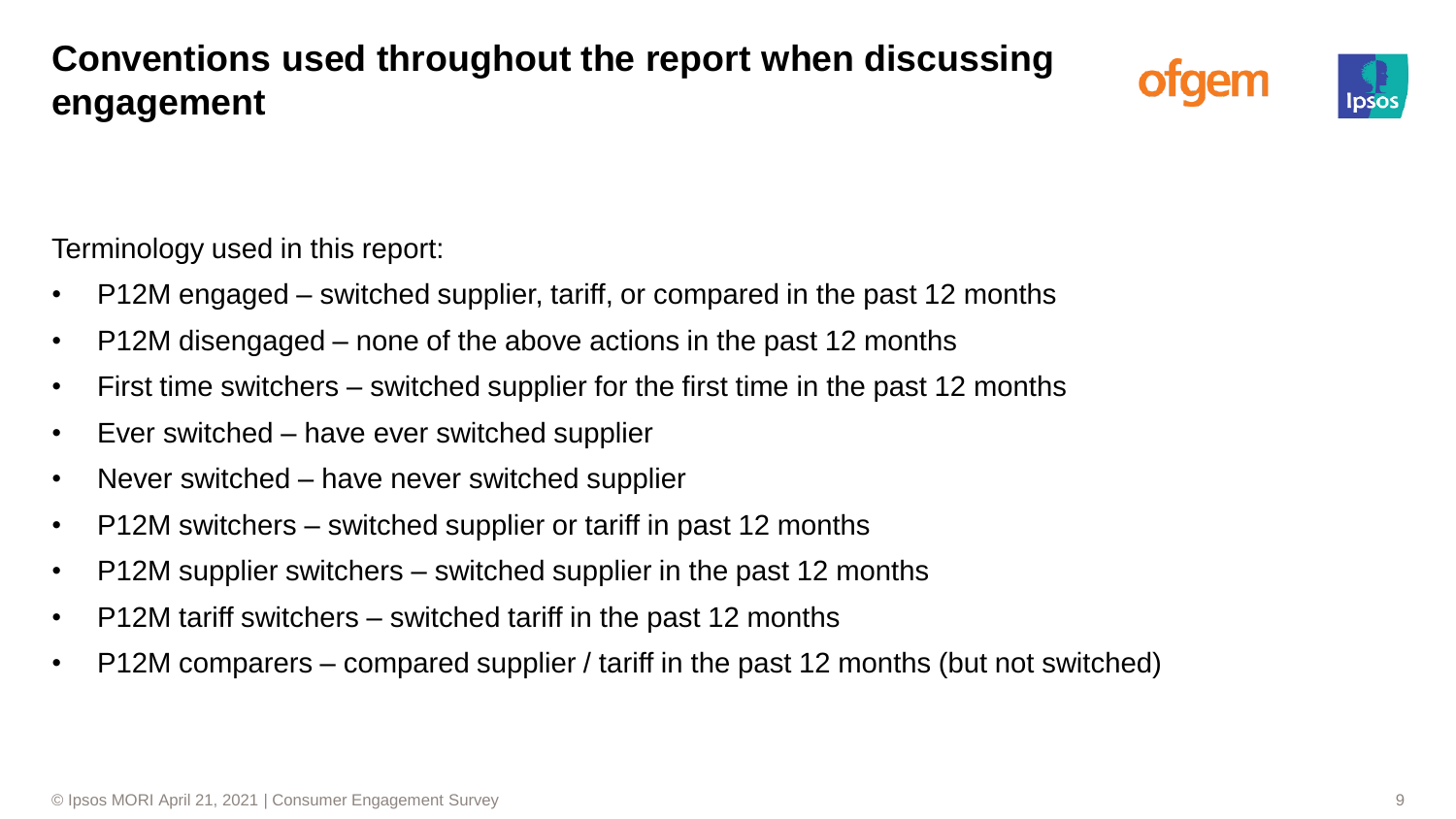#### **Abbreviations used throughout the report**





Abbreviations used in this report:

- PCW Price Comparison Website.
- ABC1 and C2DE These abbreviations refer to approximated socio-economic grades. The classification is based on employment status, occupation and whether the consumer responding to the survey works full or part-time. There are six grades: A, B, C1, C2, D and E. For analytical purposes, the grades have been grouped into two categories – ABC1 and C2DE.

Definitions used in this report:

- Financially impacted by COVID-19 those who report that they have experienced negative impacts on their household finances as a consequence of the COVID-19 pandemic.
- In financial difficulty those who report having fallen behind on household bills.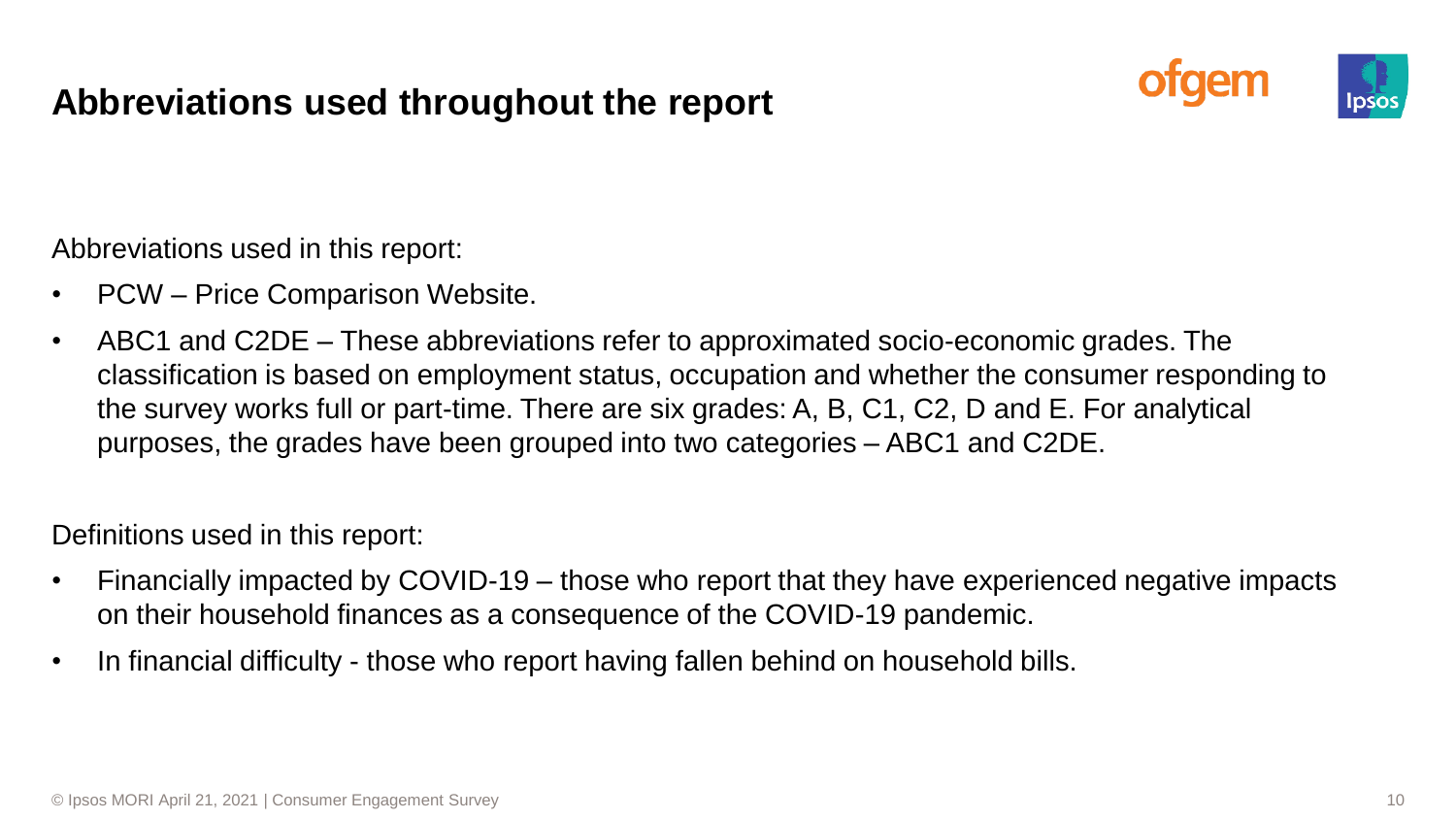#### **Research method**





Target sample: **GB consumers with mains gas and/or electricity and full or shared responsibility for energy bills**

Data collection: online, sampled from a blend of panels

Engagement with energy also measured through a telephone parallel run, using a representative quota sample of 1635 consumers through the Ipsos CATI Omnibus



Interviews carried out in all Government Office Regions in **England, and in Scotland and Wales**

Quotas on age, gender, social grade and working status, to reflect a **nationally representative sample of bill payers/partners**

Data weighted to align with profiles from previous years

Fieldwork carried out in June-September 2020 Median interview length  $= 25$  minutes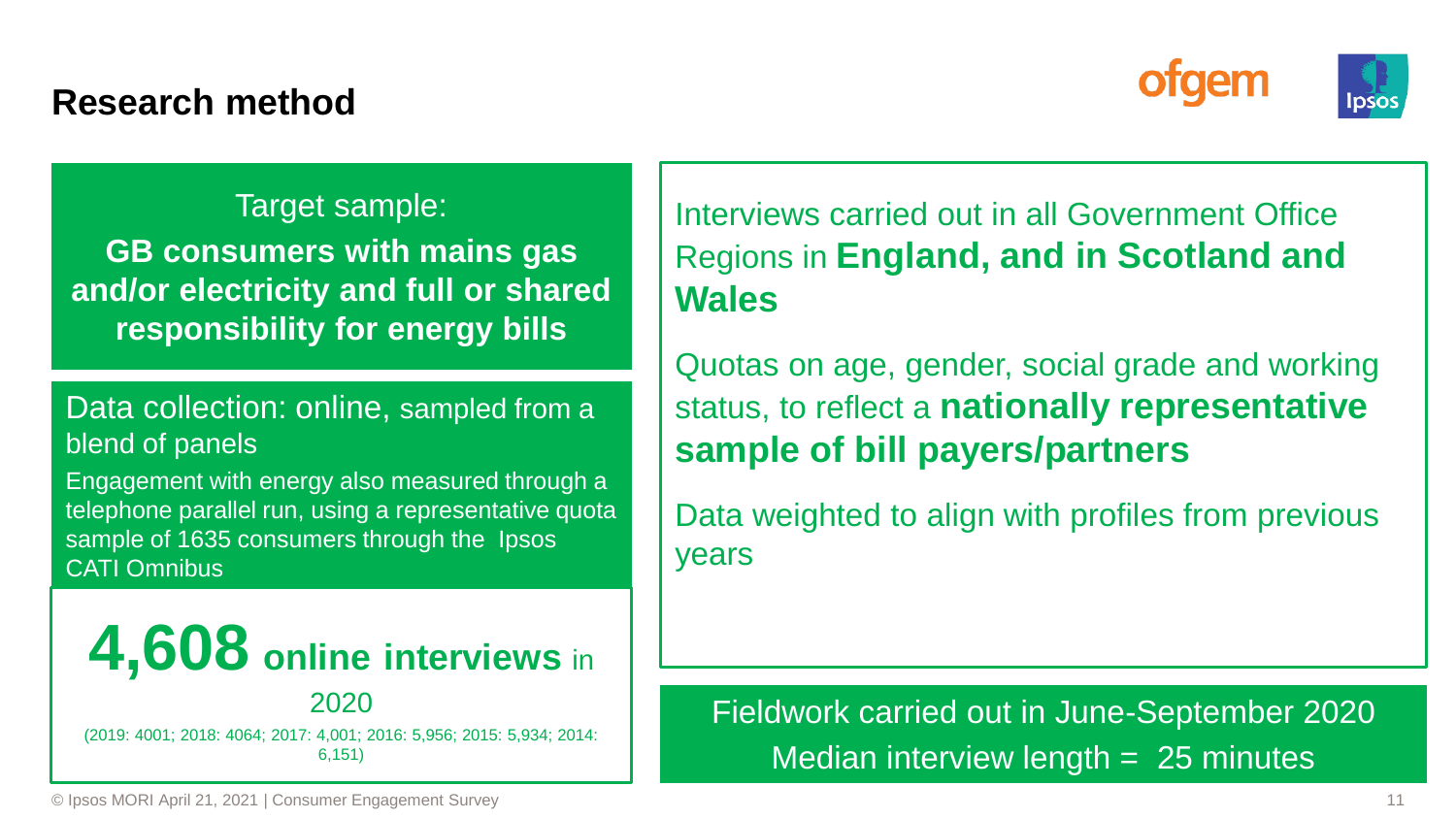## **Notes on reading this report – impacts of the change in method and the COVID-19 pandemic**





Data from 2020 is **not strictly comparable with previous years**, and trends this year may be different from usual, for the following reasons:

- There was a planned change to the fieldwork method employed.
	- In previous years the survey was conducted face-to-face in participant's homes, but in 2020 the survey moved online.
	- Because of this, changes in tracking data were expected, and a parallel run test indicated that these changes could not be mitigated through analysis.
- Fieldwork was conducted in Summer 2020, somewhat later than the usual annual fieldwork window (usually May-July).
- It is anticipated that the COVID-19 pandemic and lockdown, and associated economic impacts, may also have affected responses to the survey.
	- While external data on switching levels can be used to understand whether/how the pandemic may have impacted on switching measures in the survey, there is no other tracking data to triangulate other measures, and the extent of the impact cannot be known.

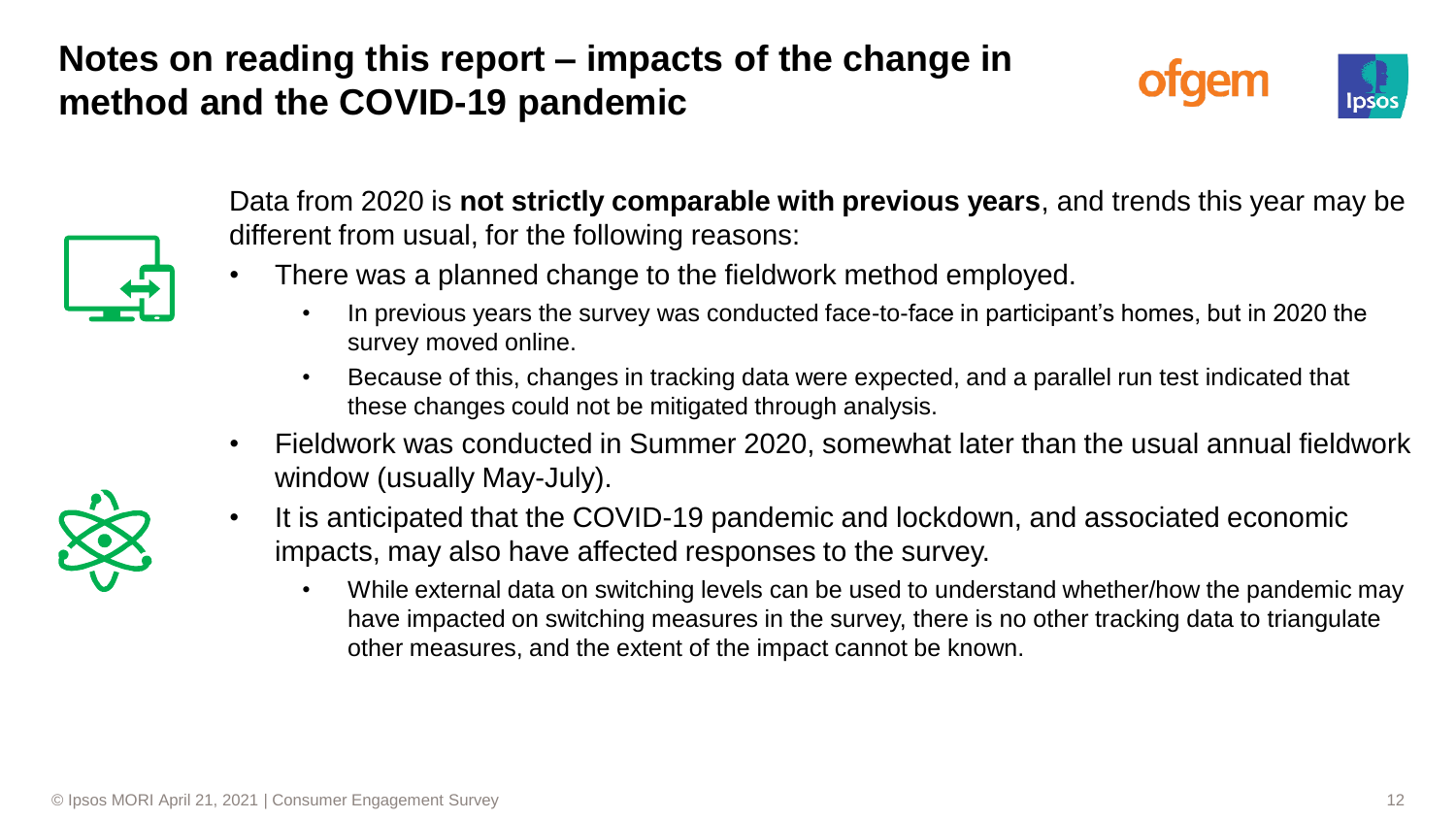# Engagement headlines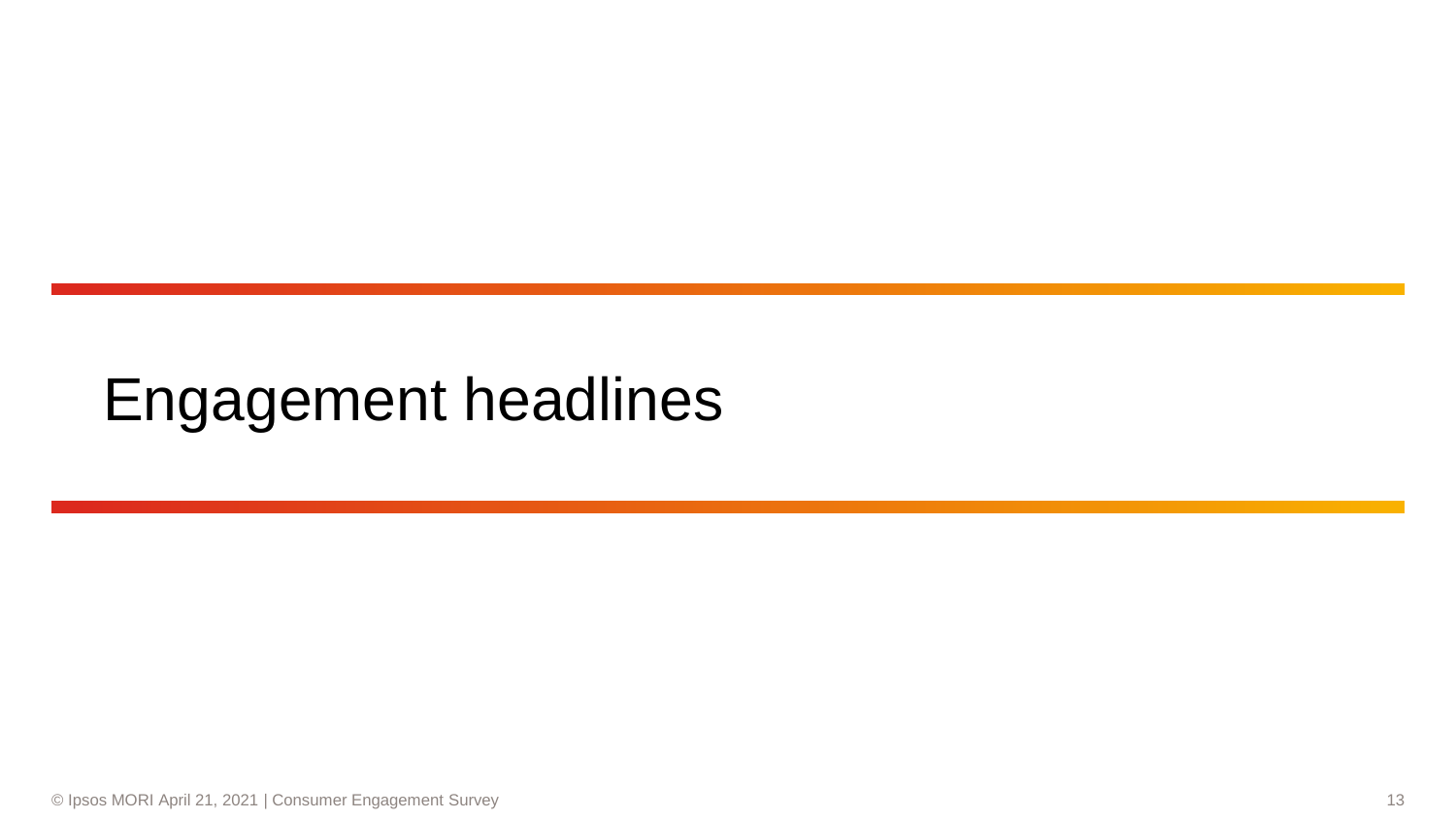### **Key messages – Engagement in the energy market**







Two thirds (65%) of consumers say they have engaged in the energy market in the past 12 months. While the survey data supports other data from Ofgem in suggesting engagement levels have increased in the past 12 months, caution should be exercised in interpretation as the move to an online survey is also likely to have driven up reported engagement rates.

Regardless of the method changes, the online survey found that similar consumer profiles are more likely to have engaged compared to previous years: mid-ages, ABC1s and owner occupiers, and the Happy Shopper and Savvy Searcher segments\*. Vulnerable consumers remain less likely than average to have engaged.

The survey data suggests a longer term increase in levels of supplier switching, and amongst households which have switched before.

The main reasons for not engaging remain similar over time: most commonly satisfaction with existing supplier. For more vulnerable consumers lower levels of confidence engaging, perceived hassle, lower levels of trust in the market and heightened concerns about cost increases may be further barriers to engagement.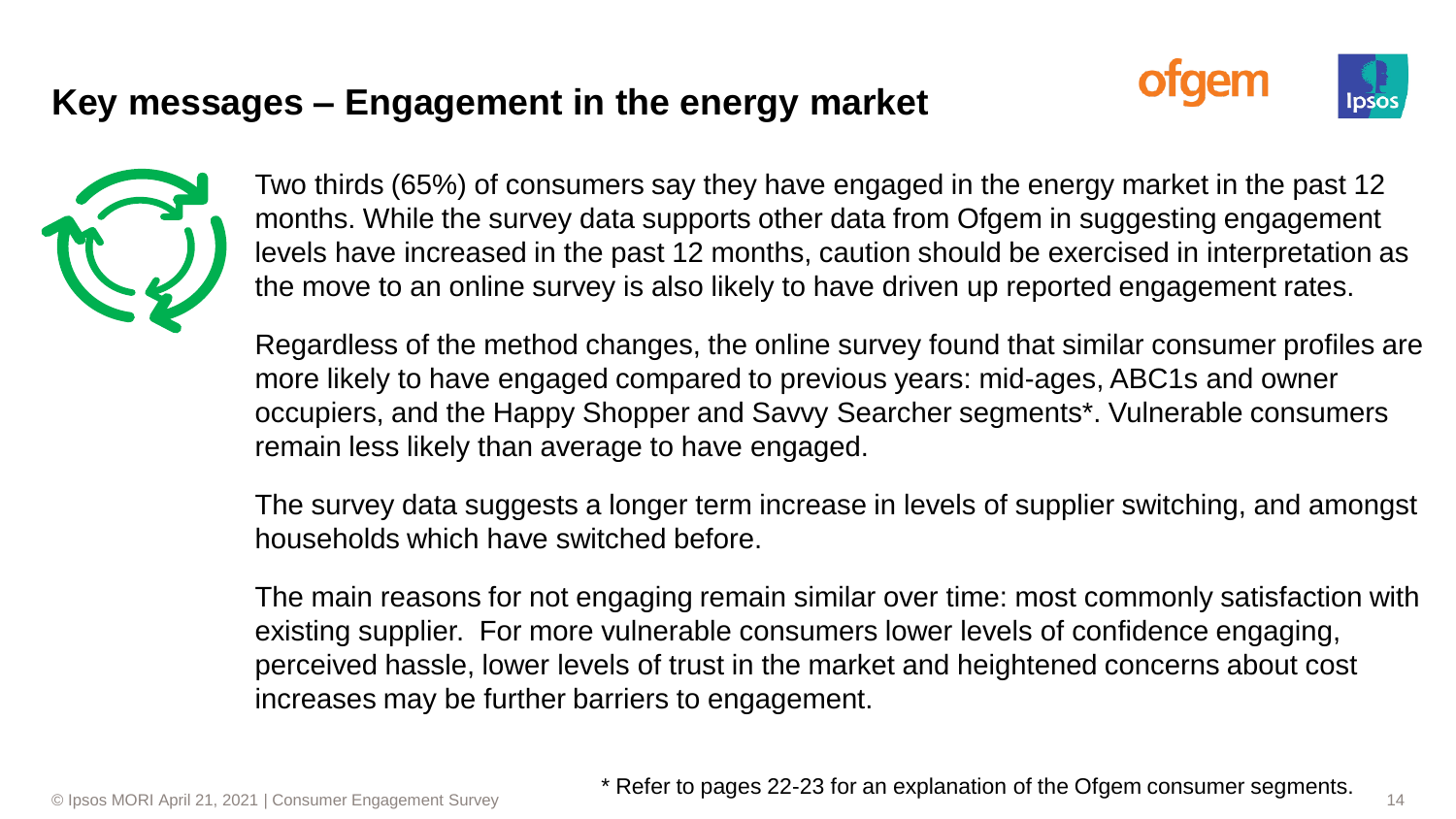#### **Summary – Engagement in the energy market**





When prompted on specific barriers to switching, more disengaged customers compared to engaged express a belief that switching is a hassle or name specific risks they might face if they switch supplier (e.g. they may not make any savings on bills).

While awareness of energy scanning services and auto switching services is growing, sign-up rates are low (around 1/5 to scanning services and 5% to auto switching services).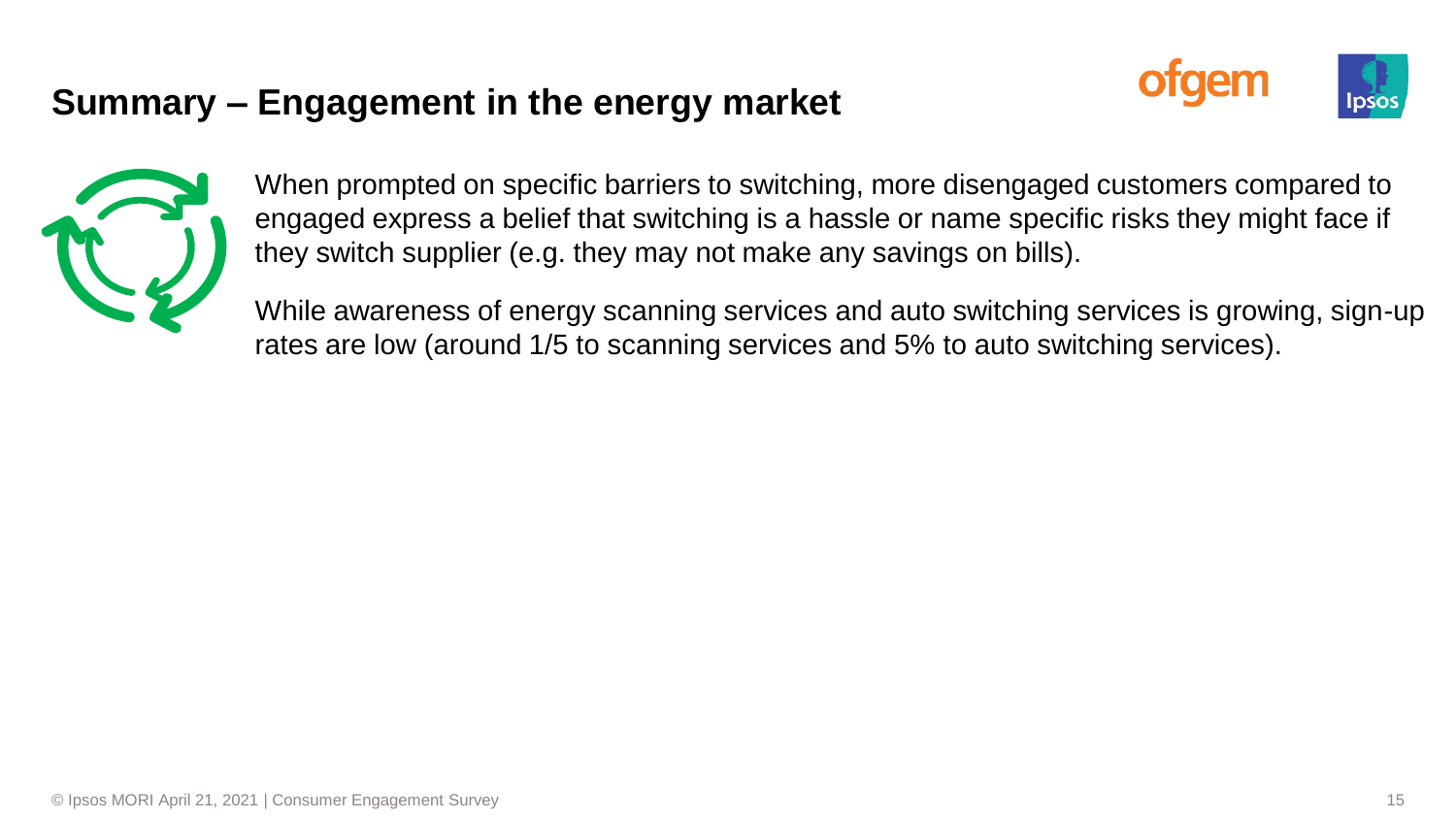# **In 2020 two thirds say they have engaged in the energy market**

This is higher than in previous years, and engagement levels have been increasing over time. However, comparisons should be treated with caution due to the change in research mode. In the 2020 telephone survey, engagement levels were similar to the previous levels (measured face-to-face).



© Ipsos MORI April 21, 2021 | Consumer Engagement Survey 16 2020 QCOMPARE 2: Have you or your household compared energy deals in the past 12 months to see if you could switch to a different supplier or tariff? QENGAGE2: And which, if any, of these have you or your household done in the past 12 months? Previous years: Q138/139. When did you last switch supplier? WhnSG/E. When did you last switch tariff? ChngG/E. Thinking about your supply, which if any of these have you done in the past 12 months? Base: All respondents (2020: 4608 (online), 1635 (telephone); 2019: 4001; 2018: 4064; 2017:4001; 2016: 5956; 2015: 5934; 2014: 6151) ↑↓ indicate significant change between years: CAUTION: survey moved online in 2020 so significant differences since 2019 not shown



**otdem**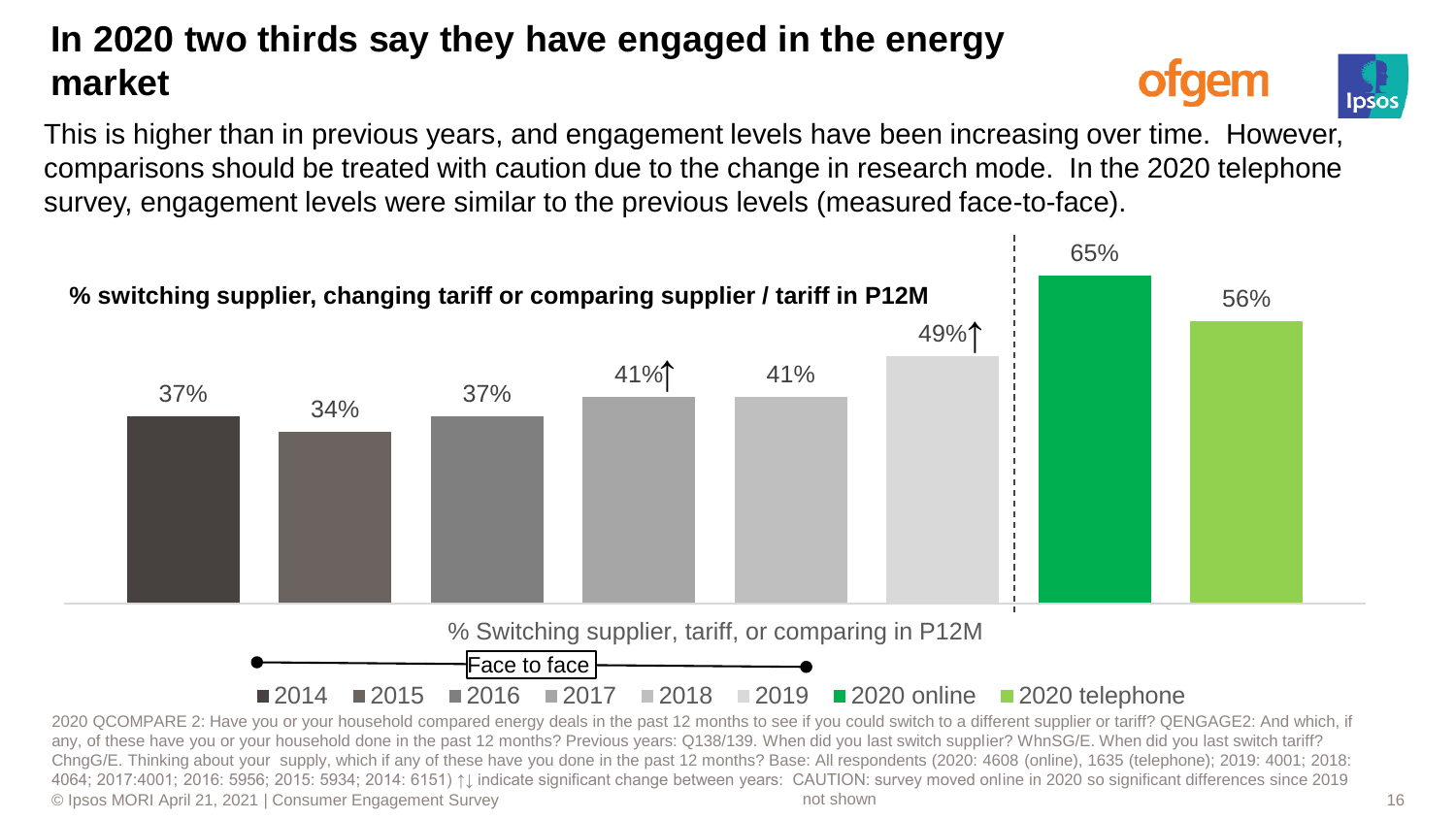### **How has the engagement profile changed?**



Online participants are more likely to have switched supplier or tariff than in previous years, or than telephone participants. Once again engagement levels of telephone participants are more alike to face-to-face data from previous years.



© Ipsos MORI April 21, 2021 | Consumer Engagement Survey 17 2020 QCOMPARE 2: Have you or your household compared energy deals in the past 12 months to see if you could switch to a different supplier or tariff? QENGAGE2: And which, if any, of these have you or your household done in the past 12 months? Previous years: Q138/139. When did you last switch supplier? WhnSG/E. When did you last switch tariff? ChngG/E. Thinking about your supply, which if any of these have you done in the past 12 months? Base: All respondents (2020: 4608 (online), 1635 (telephone); 2019: 4001; 2018: 4064; 2017:4001; 2016: 5956; 2015: 5934; 2014: 6151) ↑↓ indicate significant change between years. so significant differences since 2019 not shown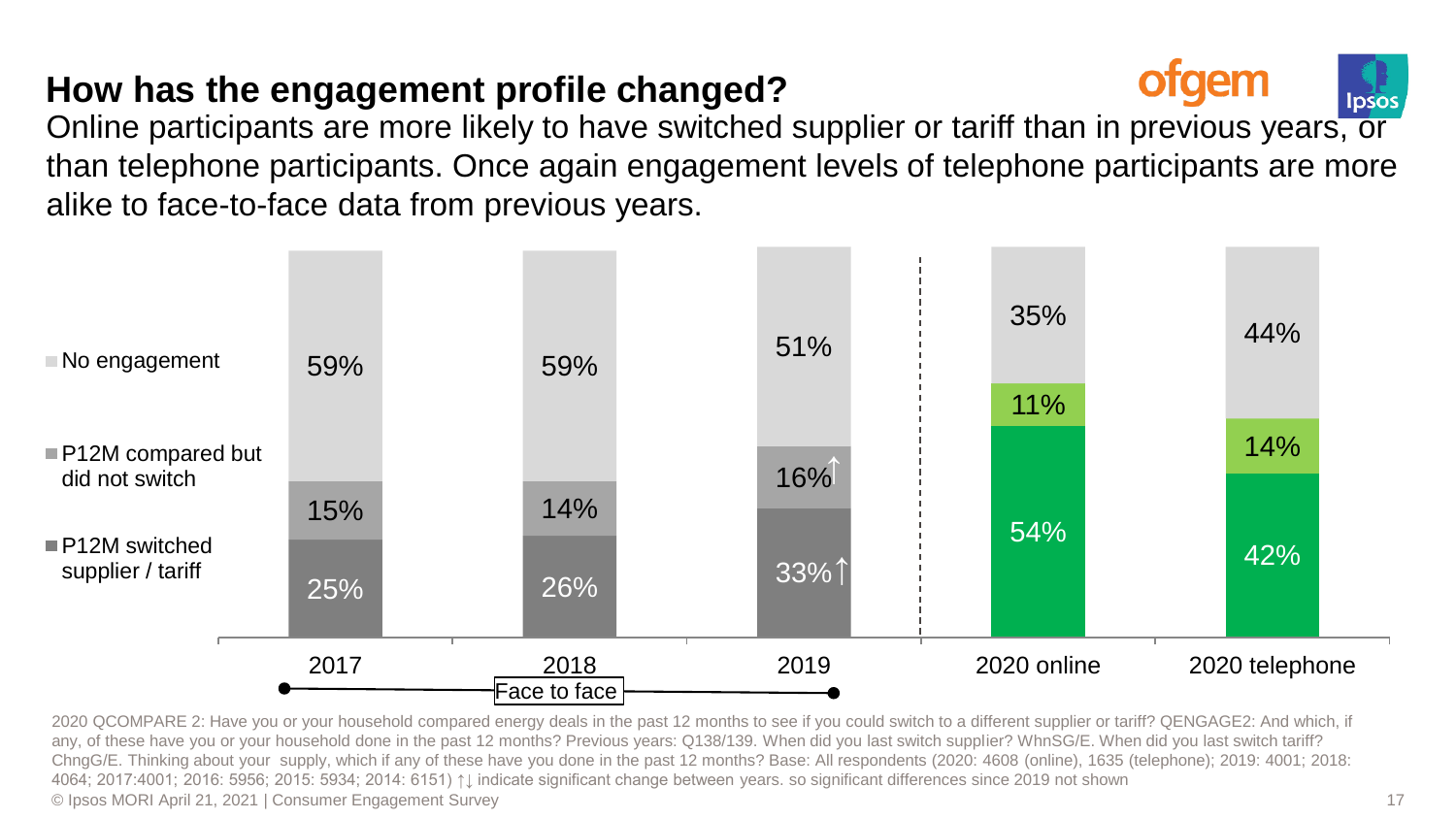**Increased levels of supplier switching reflect Ofgem's own switching data, although online estimates are again higher than 2020 telephone estimates or previous face-to-face surveys**



© Ipsos MORI April 21, 2021 | Consumer Engagement Survey 18 2020: QENGAGE2: And which, if any, of these have you or your household done in the past 12 months? Previous years: Q138/139. When did you last switch supplier? WhnSG/E. When did you last switch tariff? ChngG/E. Thinking about your supply, which if any of these have you done in the past 12 months? Base: All respondents (2020: 4608; 2019: 4001; 2018: 4064; 2017:4001; 2016: 5956; 2015: 5934; 2014: 6151). Actual switching data from <https://www.ofgem.gov.uk/data-portal/retail-market-indicators>

**lpsos**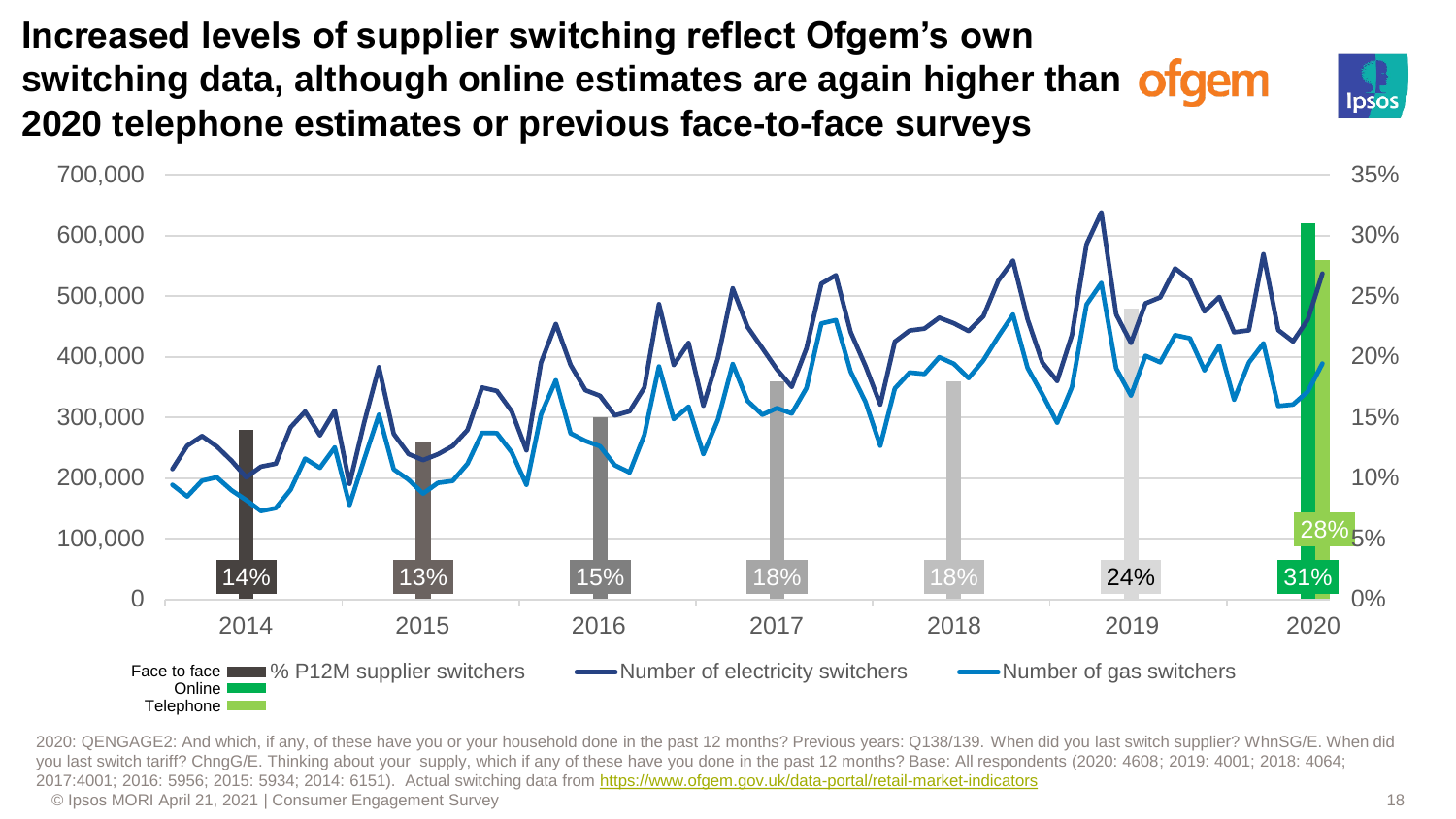# Who is engaging?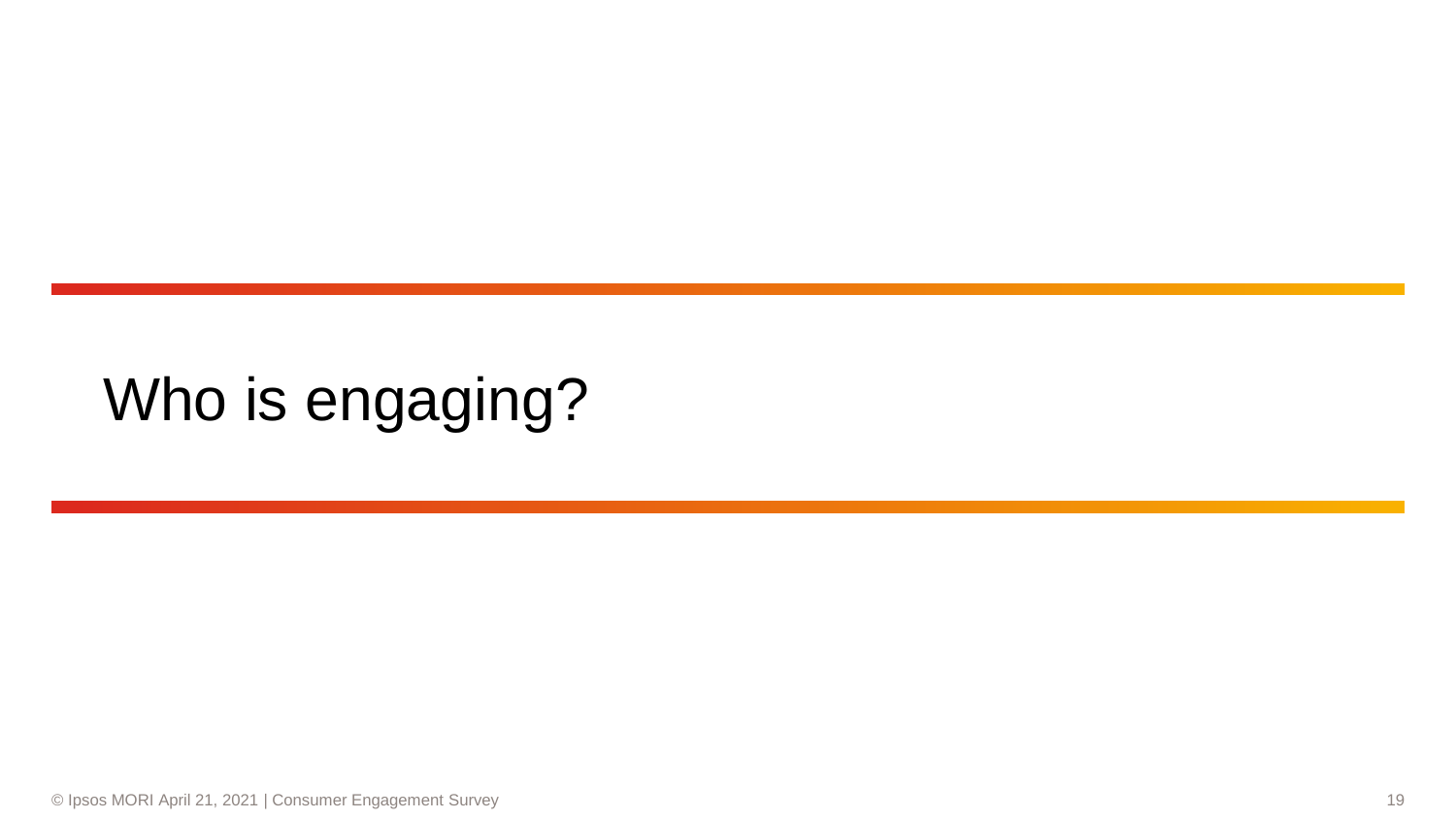# **Who's engaging (or not)?**

ofgem lpso:

Though methods have changed, patterns in responses are very similar. Engaged consumers are biased towards mid-aged groups, ABC1s and owner occupiers.

**Age**





Base: 2020 Engaged (3080) Disengaged (1528) ↑↓ indicate significant differences engaged vs disengaged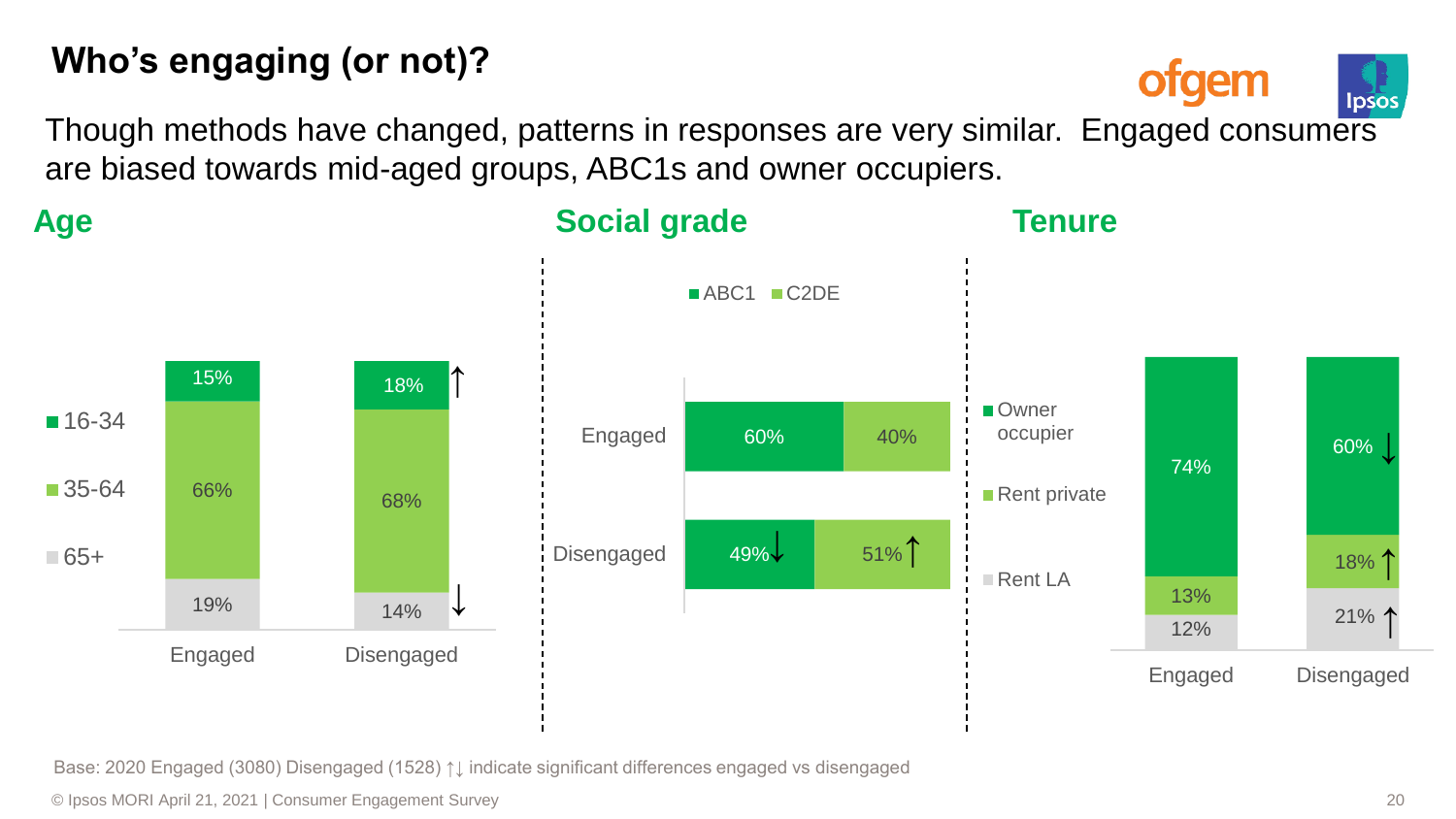# **Who's engaging (or not)?**

**ofgem** 



Disengaged consumers are more likely to pay by PPM or be in financial difficulty. But experiencing a negative financial impact from the COVID-19 pandemic may be driving some to engage



Base: 2020 Engaged (3080) Disengaged (1528) ↑↓ indicate significant change between subgroups

\* \* Defined as those who report having fallen behind on household bills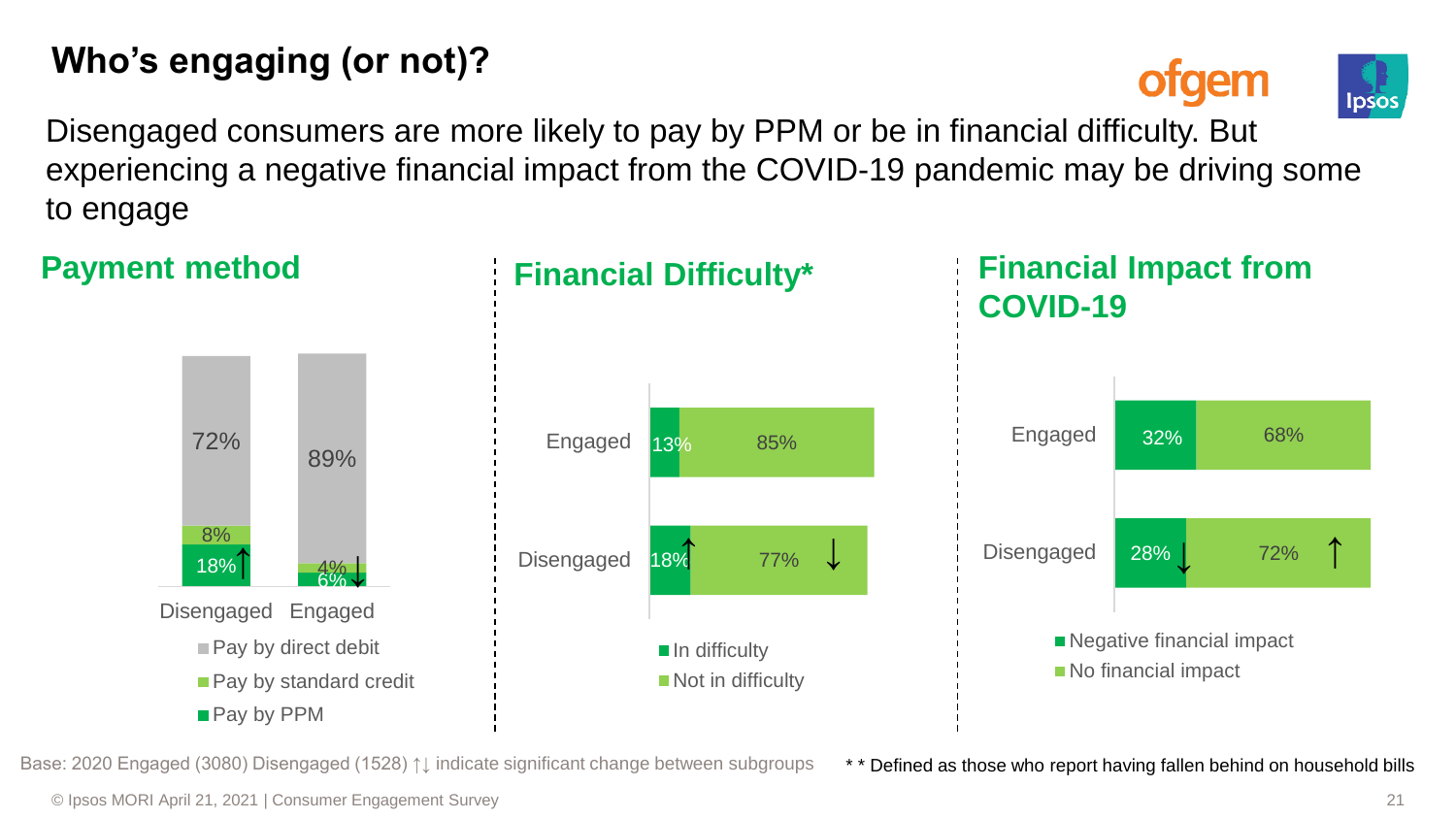#### **The Ofgem energy consumer segmentation**



The energy consumer segmentation helps to understand the variation in attitudes towards engagement with energy. It tells us the characteristics of consumers that are more or less likely to take an interest in who supplies their energy, their tariff or to compare or switch supplier. It helps to identify the types of consumers who may be responsive to incentives to change behaviour and those who will be more difficult to reach.

There are 6 consumer segments which are profiled on the next page.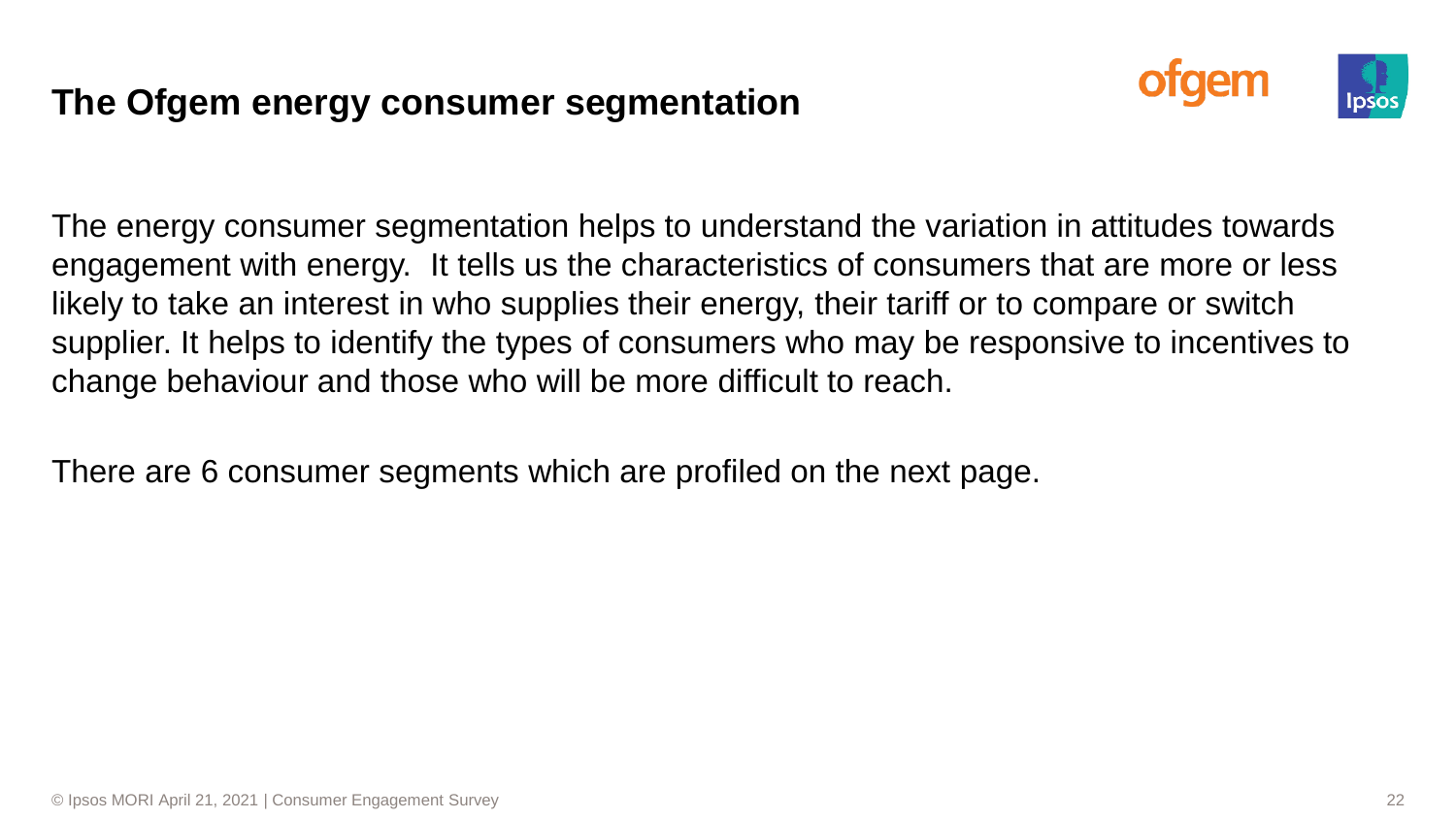#### **Explaining the consumer segments**





**Happy shoppers** enjoy shopping around in all markets, and are motivated by finding ways to save money. They are confident, trusting, engaged with the energy market and are positive about switching.

**Market Sceptics** have very low levels of trust in energy companies and a lack of confidence engaging with the energy market. This contrasts with their relatively high levels of engagement in other markets, and average levels of general confidence and self-efficacy.

**Anxious Avoiders** have very low self-efficacy and lack confidence in shopping around generally and specifically in energy: reflected in low levels of engagement across all markets. They are far less likely to spend time researching purchases or finding ways to save money.

**Savvy Searchers** are highly confident and engaged across all markets, and broadly positive about energy switching. However, they are sceptical about the role of PCWs, often using more than one site to compare. Ultimately, they are confident they are on the right deal.

**Hassle Haters** are confident in their ability to engage in the market, and broadly trusting of suppliers. They are deterred, however, by the perceived time, hassle and risks involved. They feel they are on a good deal despite their lack of engagement but might be tempted by added value services.

**Contented conformers** are broadly happy with the status quo, trusting their supplier. They are nervous of change: worried by the risks of switching, unknown suppliers and overwhelmed with choice. They are the least confident engaging with the energy market and least motivated by saving money or value-added services.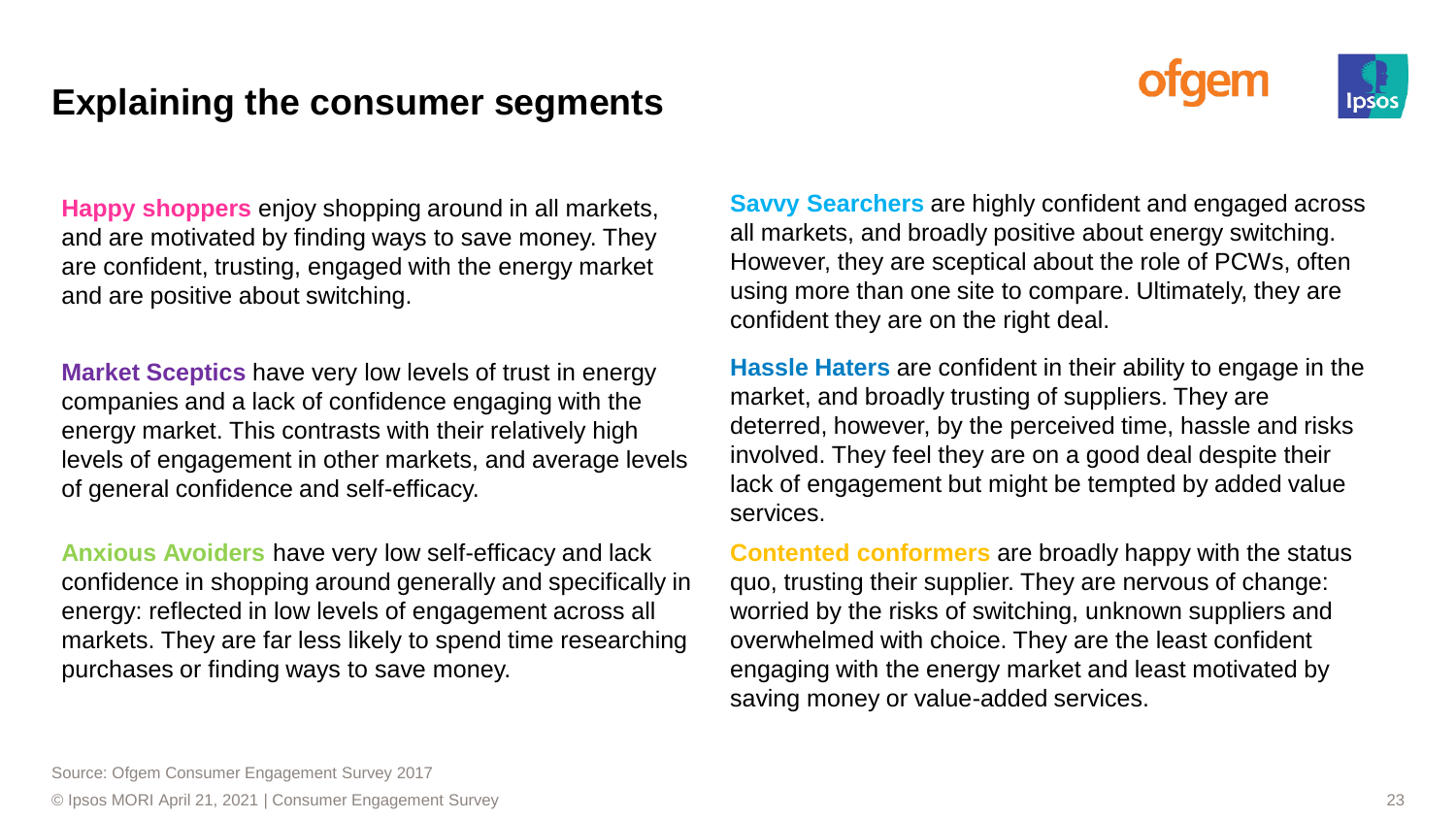# **Segment engagement profiles in 2020**

ofgem lpsos

As in previous years, relatively more Happy Shoppers and Savvy Searchers are engaged with energy, while relatively more Hassle Haters, Anxious Avoiders and Contented Conformers are disengaged.

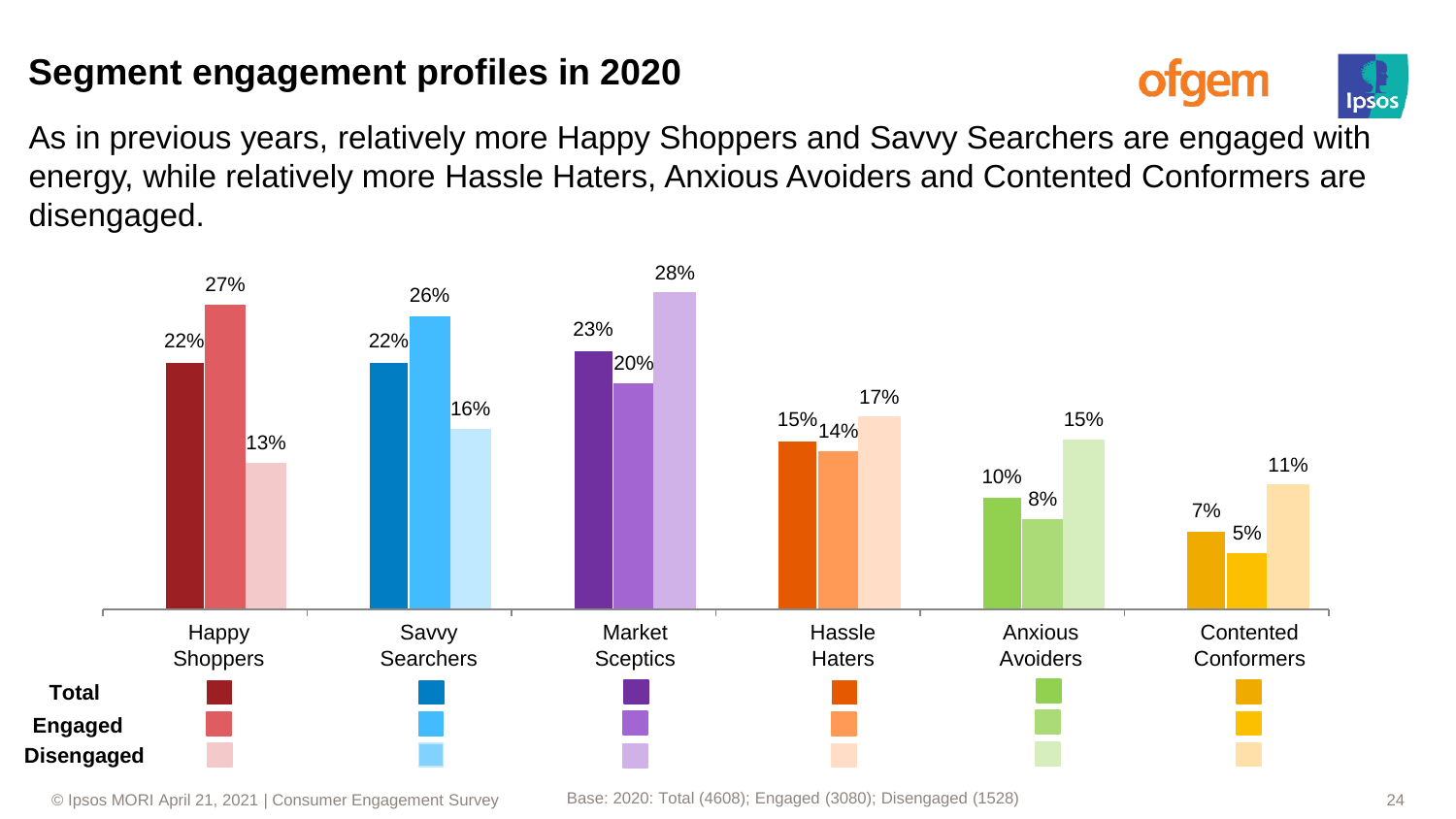# **Who's engaging? Growth in repeat switching**

ofgem



Over time, there has been an upward trend in repeat switching, which has continued in 2020.



© Ipsos MORI April 21, 2021 | Consumer Engagement Survey 25 Base: Total 2017 (4001), 2018 (4064), 2019 (4001), 2020 4608 (online) 1635 (telephone) ↑↓ indicate significant change between years so significant differences since 2019 not shown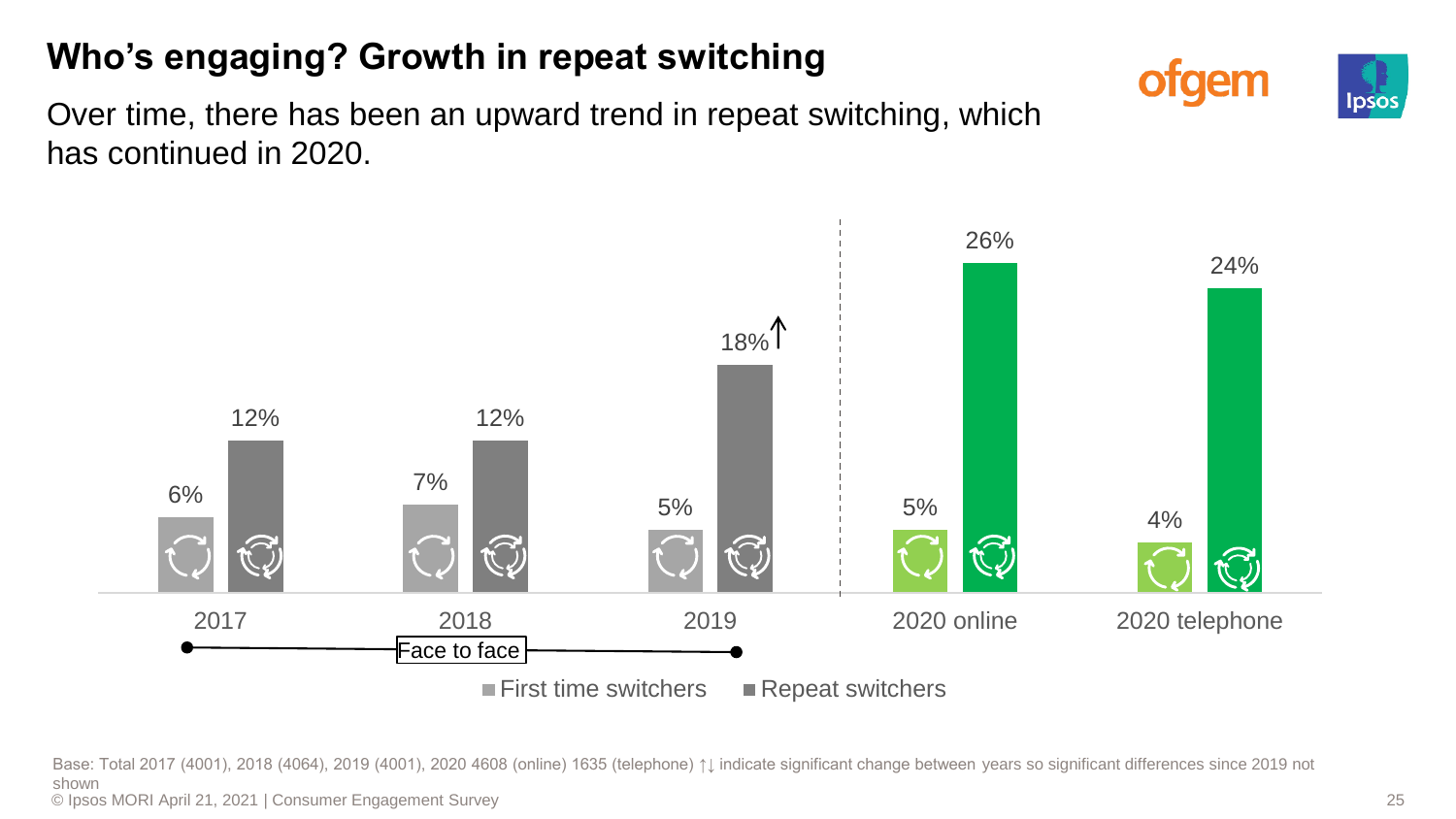# Profiles and behaviours of first time and repeat switchers are very similar to previous years





# **First time switchers**

They tend to be younger (and profile is getting younger), with a higher proportion of renters.

They are less engaged in the energy market in general: despite switching they are still less likely than repeat switchers to have compared energy deals (ever and in the P12M). They are also less likely to have previously switched tariff with their supplier.

They feel less confident engaging in the energy market (comparing and choosing), though no more likely to think that it was difficult to compare.

Having received a bill or statement from their supplier was a key motivation to switch for them.

Price Comparison Websites (PCWs) were their most common switching method, though they were more likely than repeat switchers to have phoned a supplier, used an auto-switching service or taken advice form friends and family.

They are equally likely as repeat switchers to feel they are saving money and they are on the best energy deal.

Base: 2020 First time switchers (219), repeat switchers (1264)

© Ipsos MORI April 21, 2021 | Consumer Engagement Survey 26



They tend to be older (particularly mid-aged), with more owner occupiers.

They are more experienced in the energy market being more likely to compare deals and having also switched tariffs more than first time switchers.

They are less trusting in energy companies and more likely to think about the risks associated with switching. While they are just as aware as first time switchers of energy companies going out of business, this was less likely to affect their attitudes towards switching.

They are more aware of different ways of engaging (e.g. PCWs, scanning and auto switching services).

Price increase/end of fixed term notices were the key prompts to switching for them, with PCWs their main source of comparison and to switch.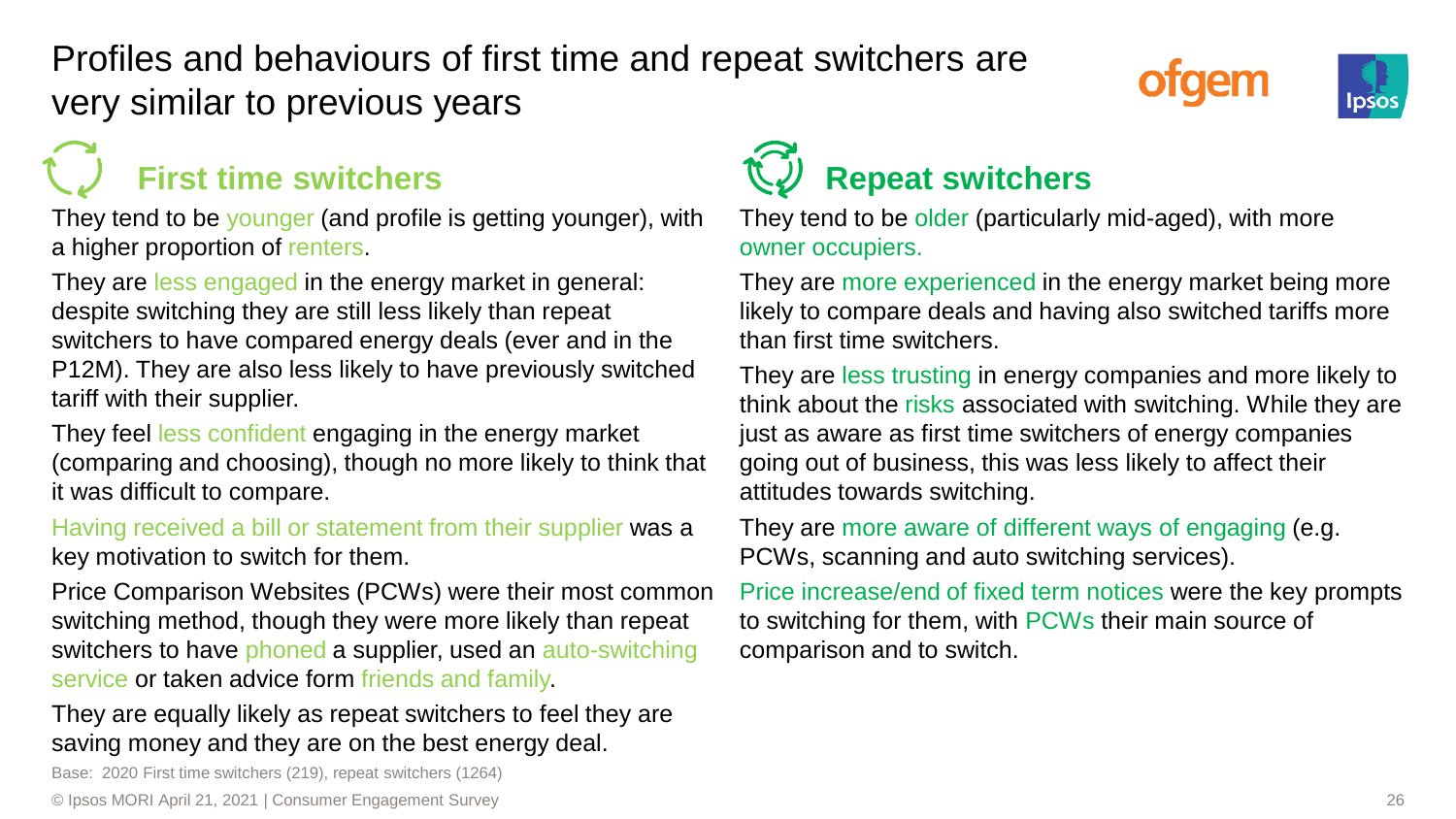#### **What prompts engagement?**



Supplier communications remain the key prompt to engagement. House moves remain a key prompt for first time switchers.



© Ipsos MORI April 21, 2021 | Consumer Engagement Survey 27 Q161. And thinking about the last time you switched supplier/switched tariff/compared energy deals what were the main reasons that caused you to do that? Base: 2020: Switched gas or electricity supplier or tariff, or compared suppliers or tariffs in the past 12 months (3080)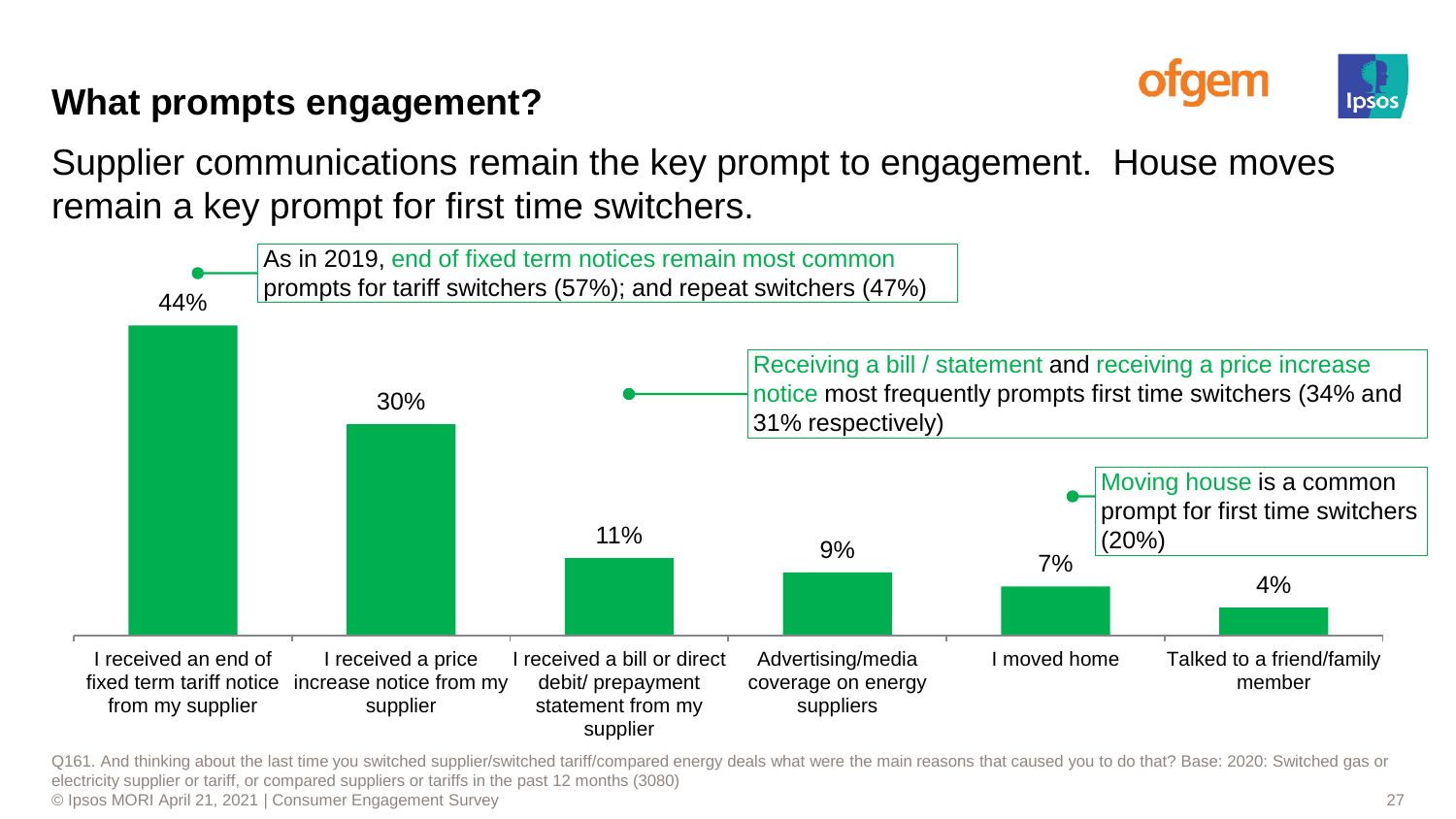### **How do consumers engage?**



While price comparison sites continue to be the most commonly known method of switching/comparing, there is growing awareness of scanning/auto switching services. Reported sign up levels for auto switching services are, however, fairly low.

#### **Awareness of comparing/switching methods**



METHODS. Which of these ways to compare energy deals and switch energy suppliers have you ever heard of? ; METHODS2 And which, if any of these has your household signed up to? Base: 2020: Total (4608)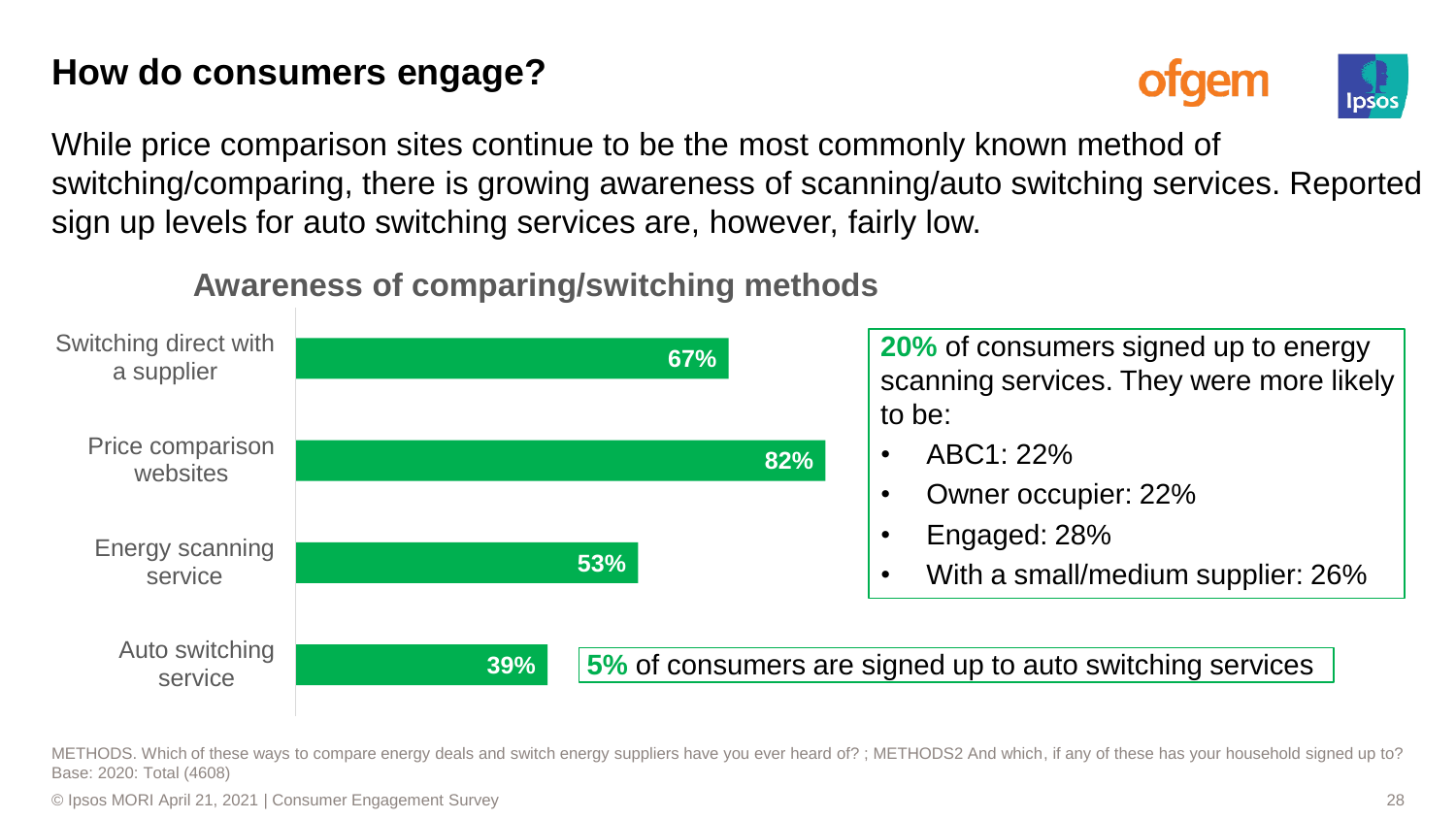## **Why don't customers engage?**



Reasons for not engaging remain similar over time: satisfaction with existing supplier or tariff is the most common reason.



NotSh. Are there any particular reasons why you have not <shopped around to see if there are any better energy deals /switched tariff or switched supplier>? Base: 2020: Shopped around in energy market but not switched supplier or tariff in P12M, or not shopped around in energy market at all in P12M (2040). Risks. What, if anything, do you think might be the risks associated with switching energy suppliers? Base: 2020: Not switched in P12M (3125).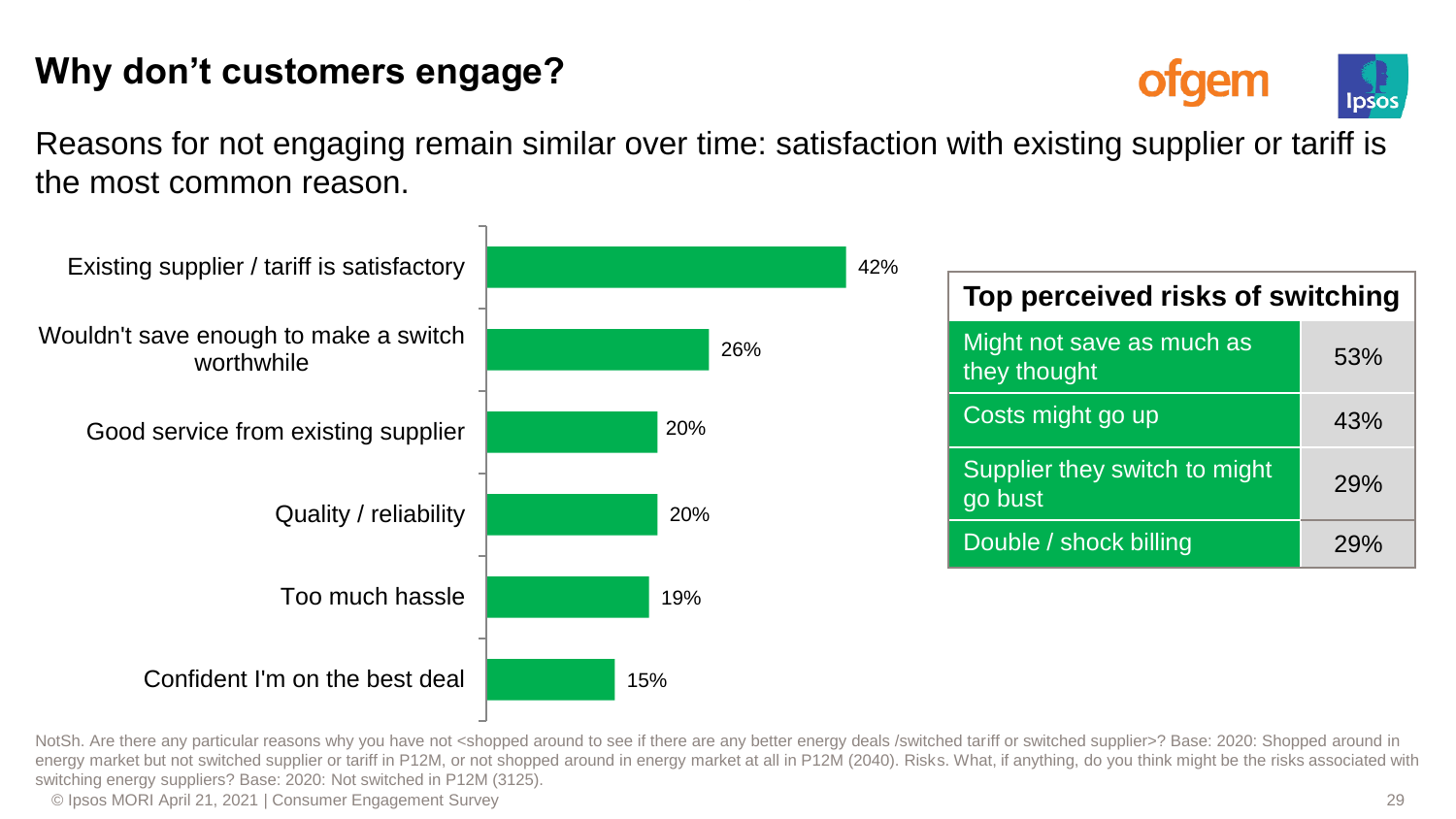# Confidence in and perceptions of engaging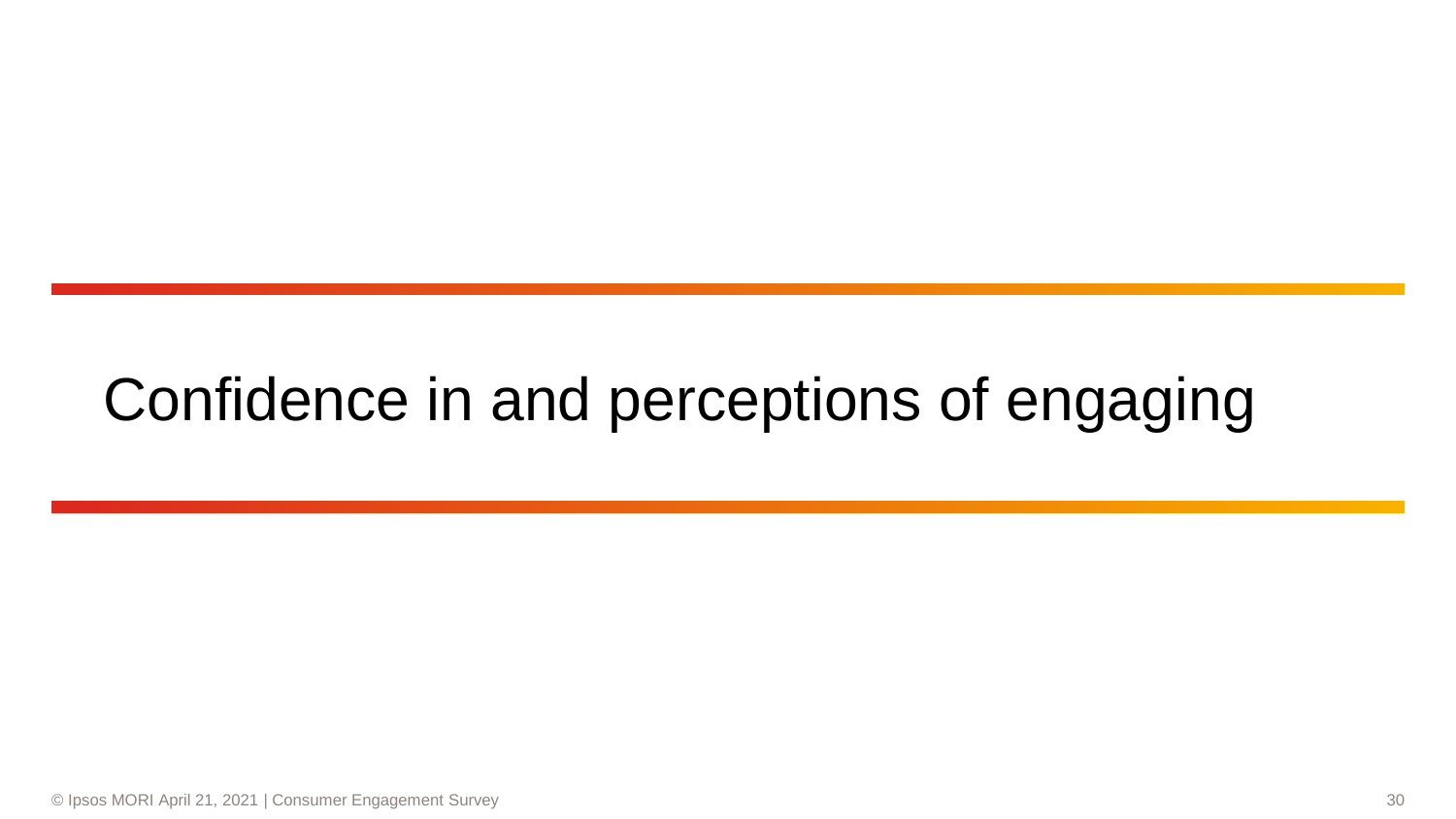#### **Summary – Confidence and perceptions**





**Levels of confidence comparing and choosing energy deals remain high, with higher income and engaged consumers more likely to feel confident.**

**However, there are still gaps in confidence around engagement between engaged and disengaged consumers**: the largest gaps are related to comparing and choosing energy deals. Disengaged consumers are also more likely to prefer well known suppliers and perceive many risks of switching, so may need further reassurance to encourage them to engage in the market.

Concerns about not achieving savings/higher costs are more prevalent than other concerns (e.g. supplier failure, being cut off).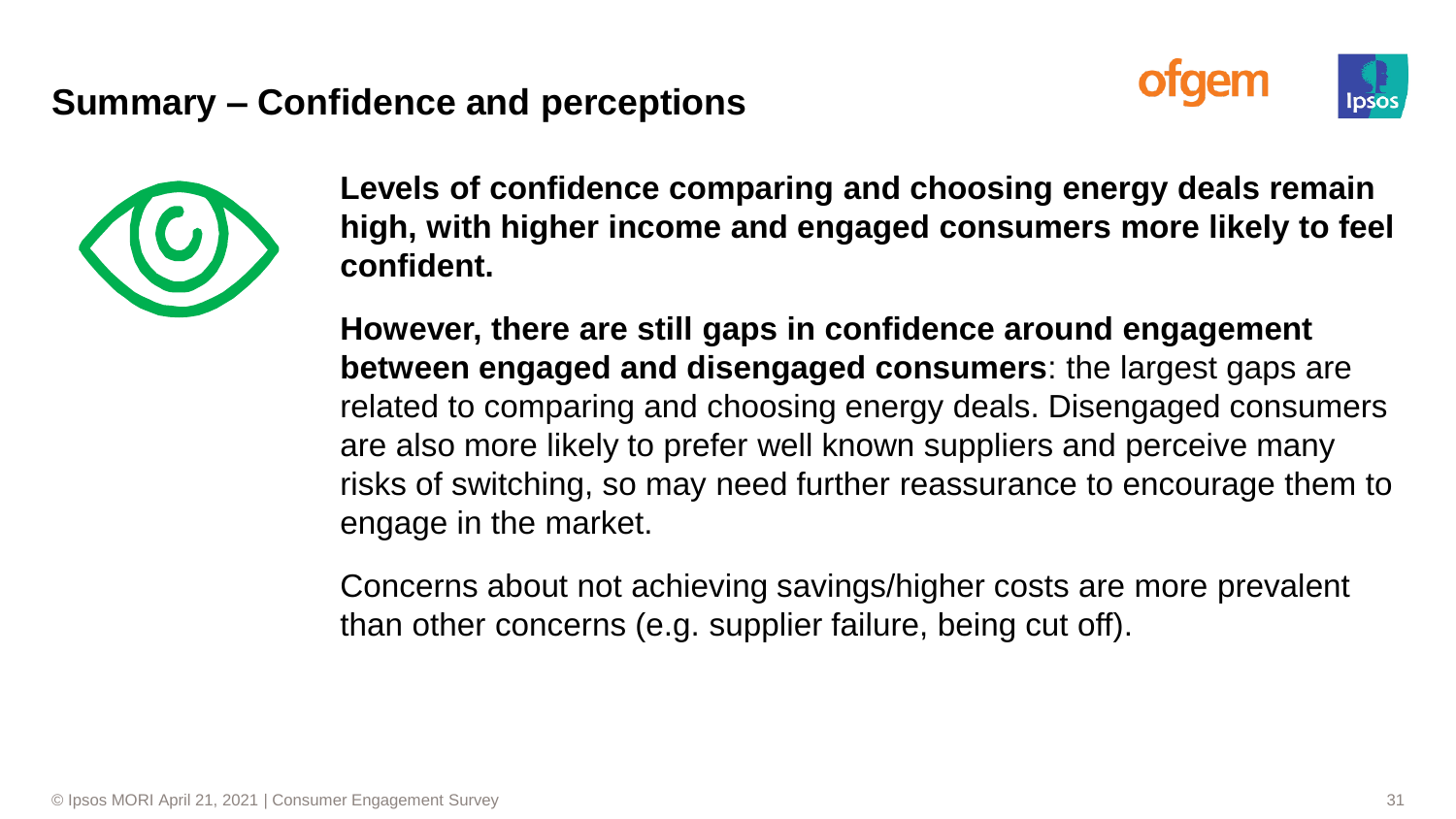# **How confident do people feel engaging with energy suppliers?**



Two thirds of consumers feel confident comparing energy deals and choosing the best energy deal for them. Lower levels of confidence amongst disengaged consumers suggest lack of confidence may be a continued barrier to engagement.

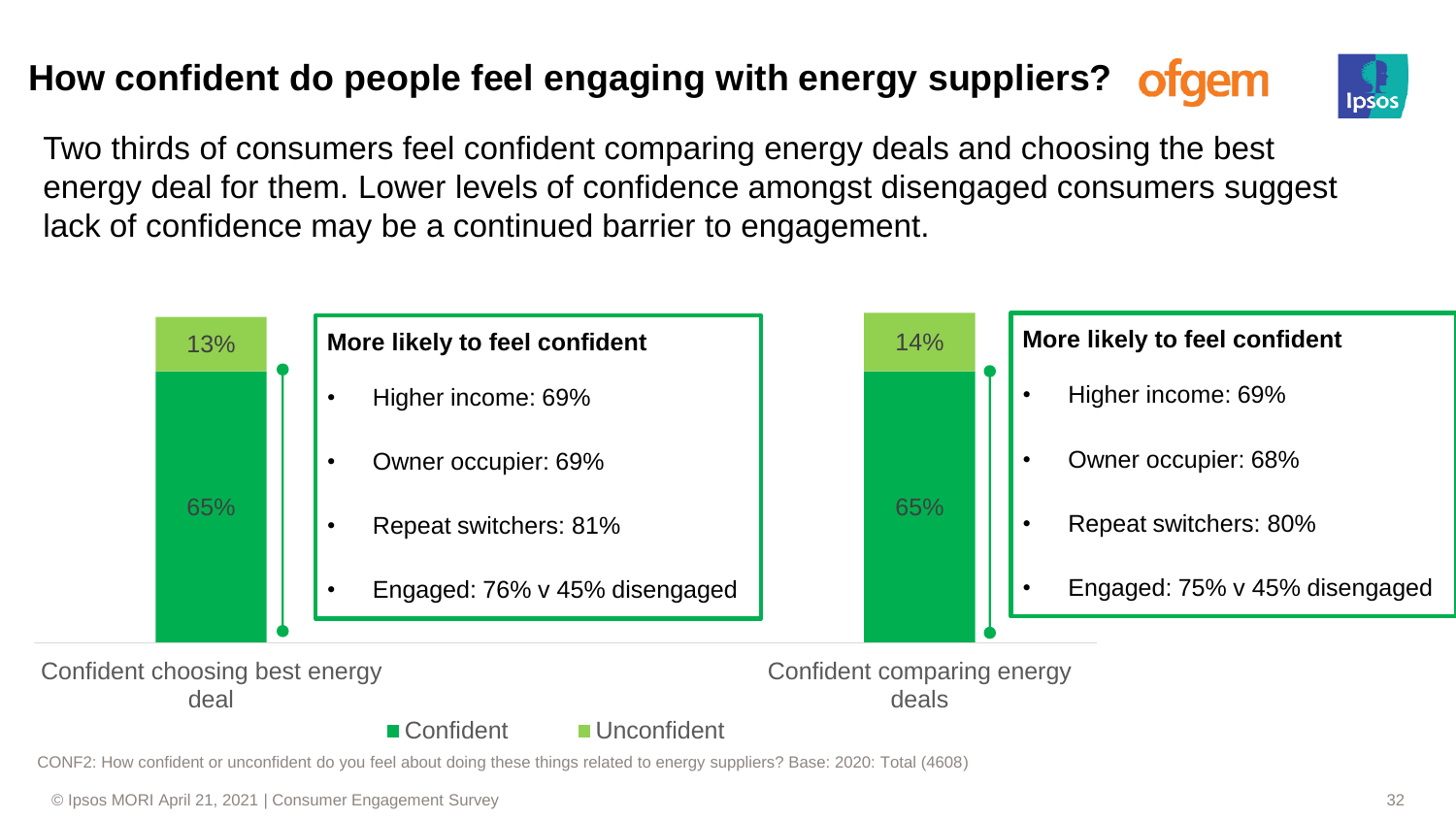# **How confident do people feel engaging with energy suppliers? Engaged vs disengaged consumers**

Unsurprisingly, engaged consumers are consistently more likely to say they feel confident engaging with their energy supplier



© Ipsos MORI April 21, 2021 | Consumer Engagement Survey 33 CONF2: How confident or unconfident do you feel about doing these things related to energy suppliers? Base: 2020: Total (4608), Engaged (3080), Disengaged (1528)

taem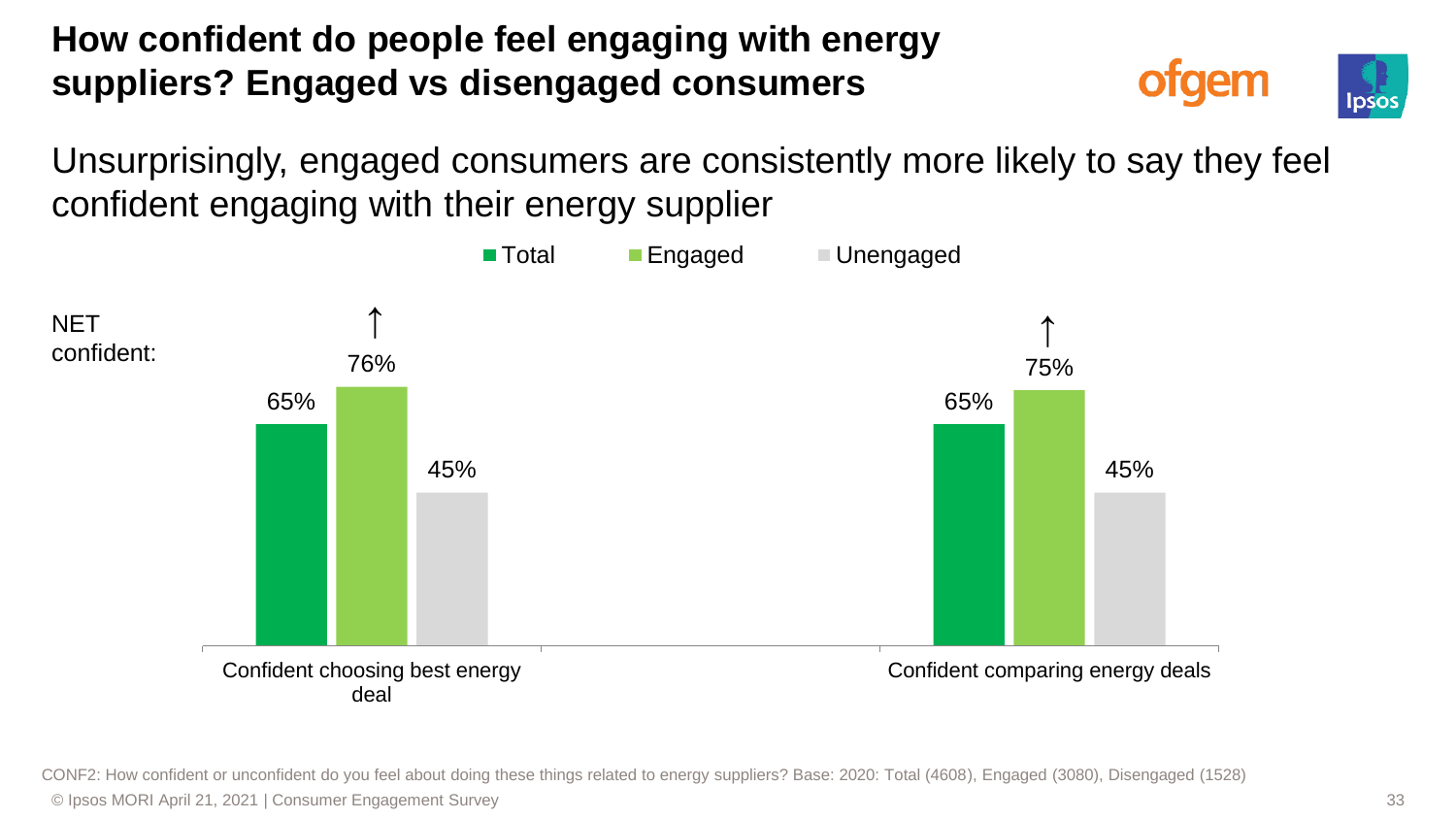### **Perceptions about switching**



Disengaged consumers are more likely to perceive switching as being a hassle and would only consider switching to a well-known or large supplier.



Q121. How much do you agree or disagree ...? Base: 2020: Total (4608), Engaged (3080), Disengaged (1528) Total with smart meters (1445), Engaged with smart meters (989), Disengaged with smart meters (456) ↑↓ indicate significant difference engaged vs disengaged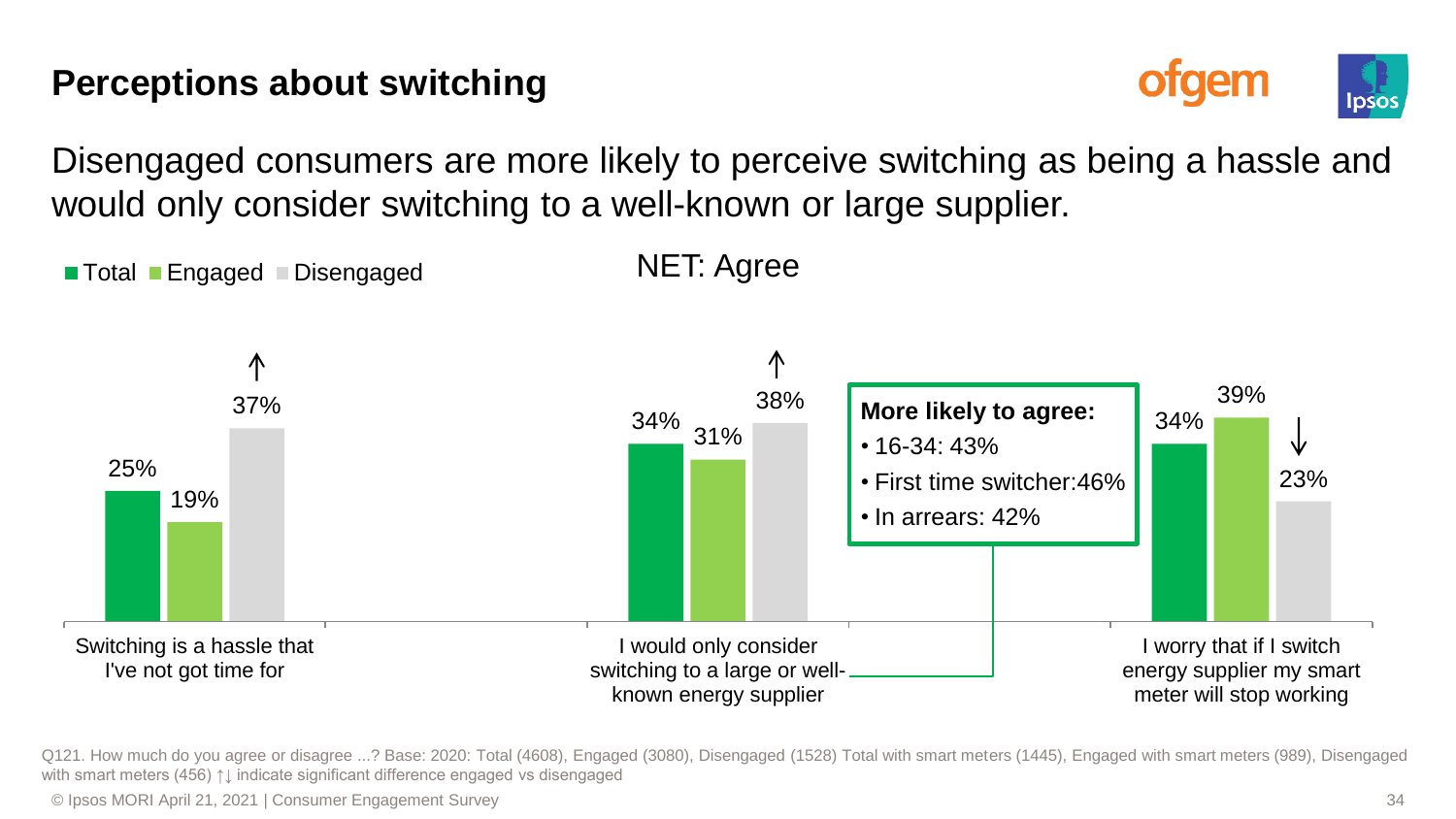# **Perceptions of risks of switching may put off some disengaged consumers from engaging**



Disengaged consumers were more concerned about rising costs and being cut off, but less worried about their new supplier going bust.



Risks. What, if anything, do you think might be the risks associated with switching energy suppliers? Base: 2020: Total (4608), Engaged (3080), Disengaged (1528)

↑↓ indicate significant difference engaged vs disengaged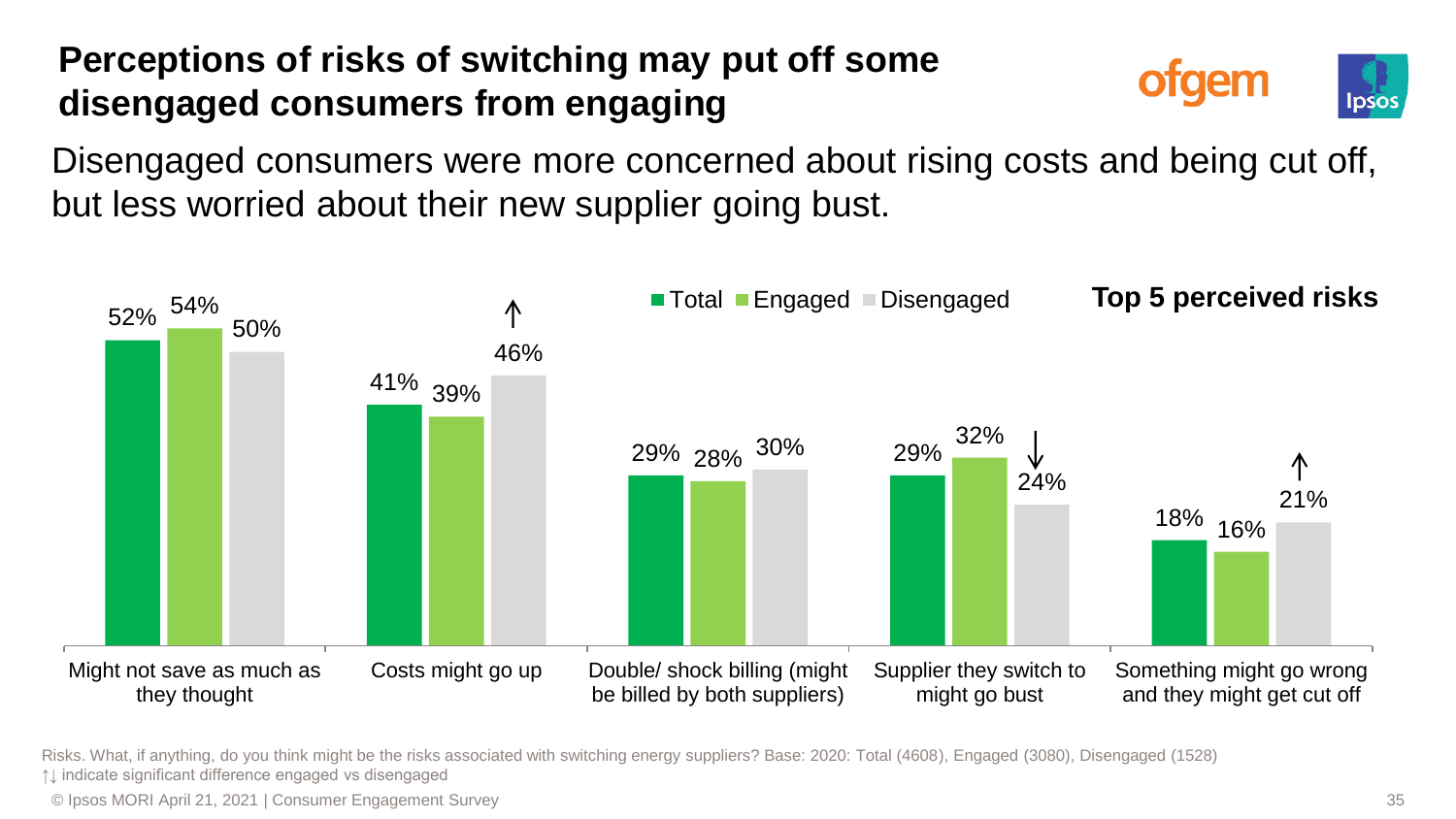# Engagement experiences and outcomes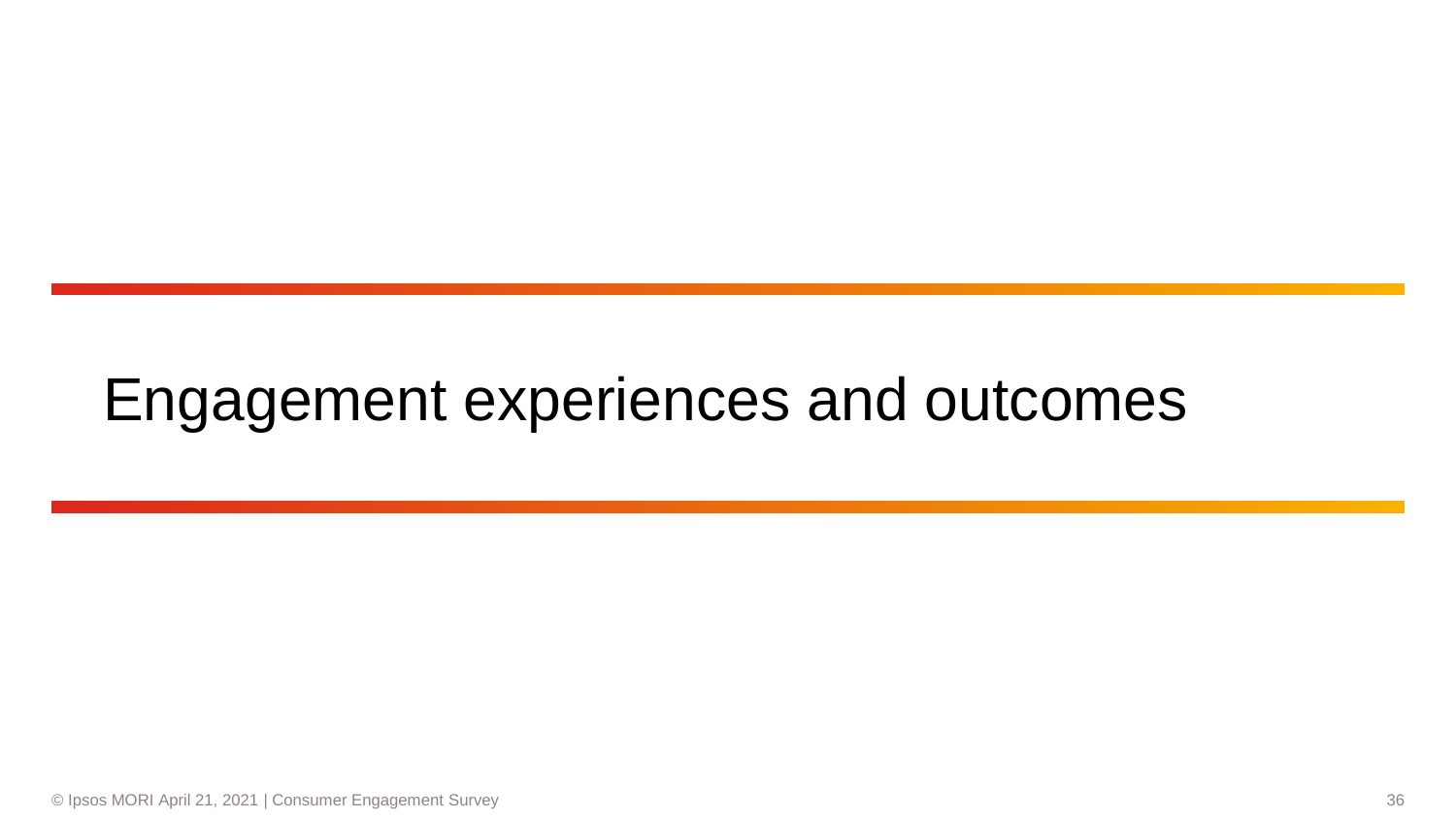#### **Summary – Experiences and outcomes**



Switching experiences are consistent with previous years. PCWs are the main source used to find and compare tariffs and calling the supplier or using PCWs the main switching methods.

Most switchers think they are saving money, and the proportion thinking they are saving now has continued to increase.

Fewer consumers trust energy companies compared to banks/ building societies, although levels of trust are similar compared with insurance companies and internet/broadband companies.

Disengaged consumers are less likely to trust energy suppliers in general, and their own supplier specifically. Lack of trust may inhibit market engagement, though for those disengaged high levels of trust may also increase inertia.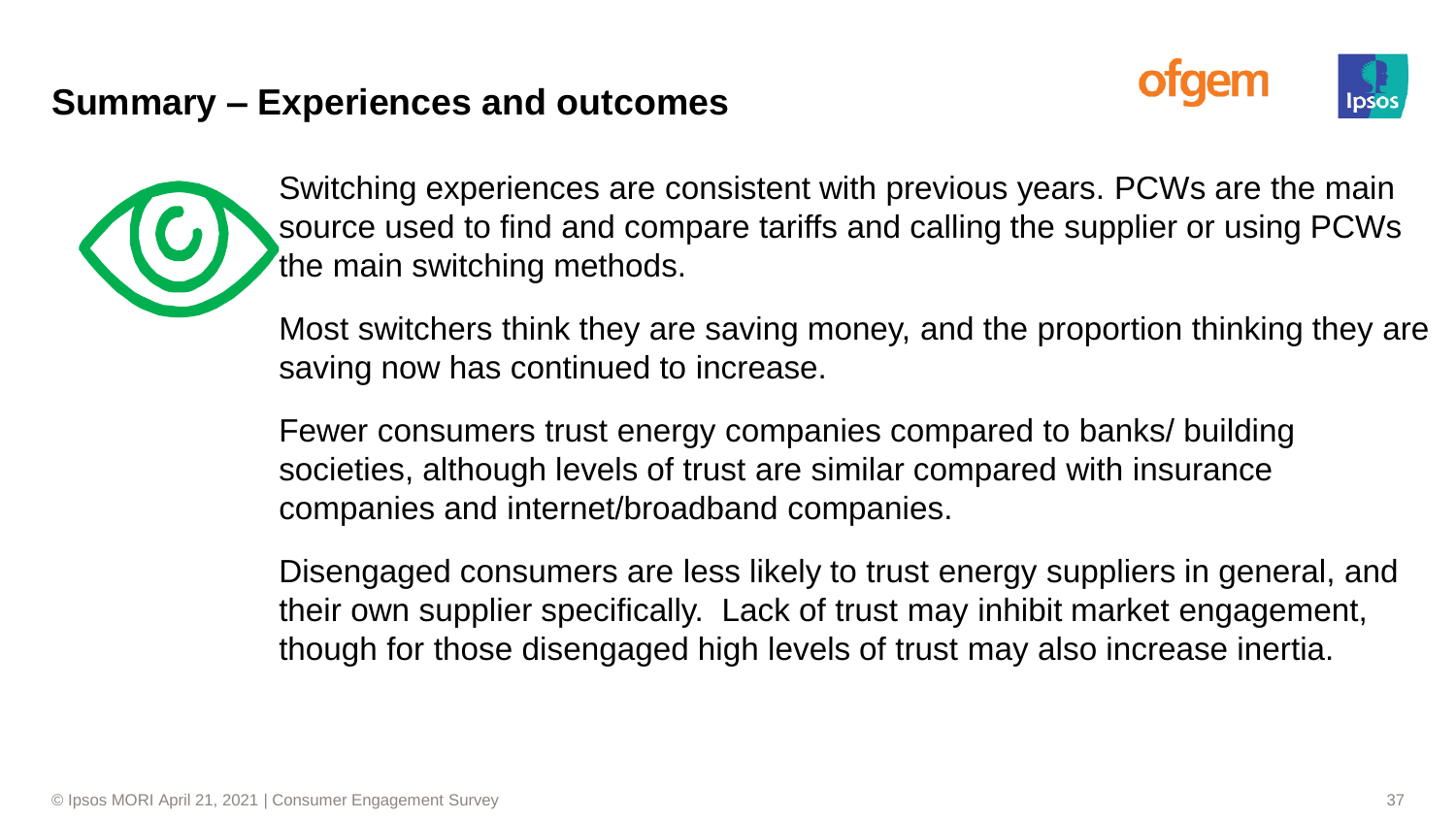## Experiences of switching





#### Finding out about deals

- Most engagement was proactive, with PCWs the main source of information
- As in previous years, tariff switchers were less likely to have used a PCW and more likely to have telephoned their supplier

#### Making the switch

- Similar proportions switch using third party services or by contacting their supplier directly
- The majority of switchers found choosing and switching easy, but fewer felt they had control over their switching date

#### Do they feel they are saving money?

- Three quarters or more of switchers think they are saving money now or in the future
- More switchers think they are saving money compared with previous years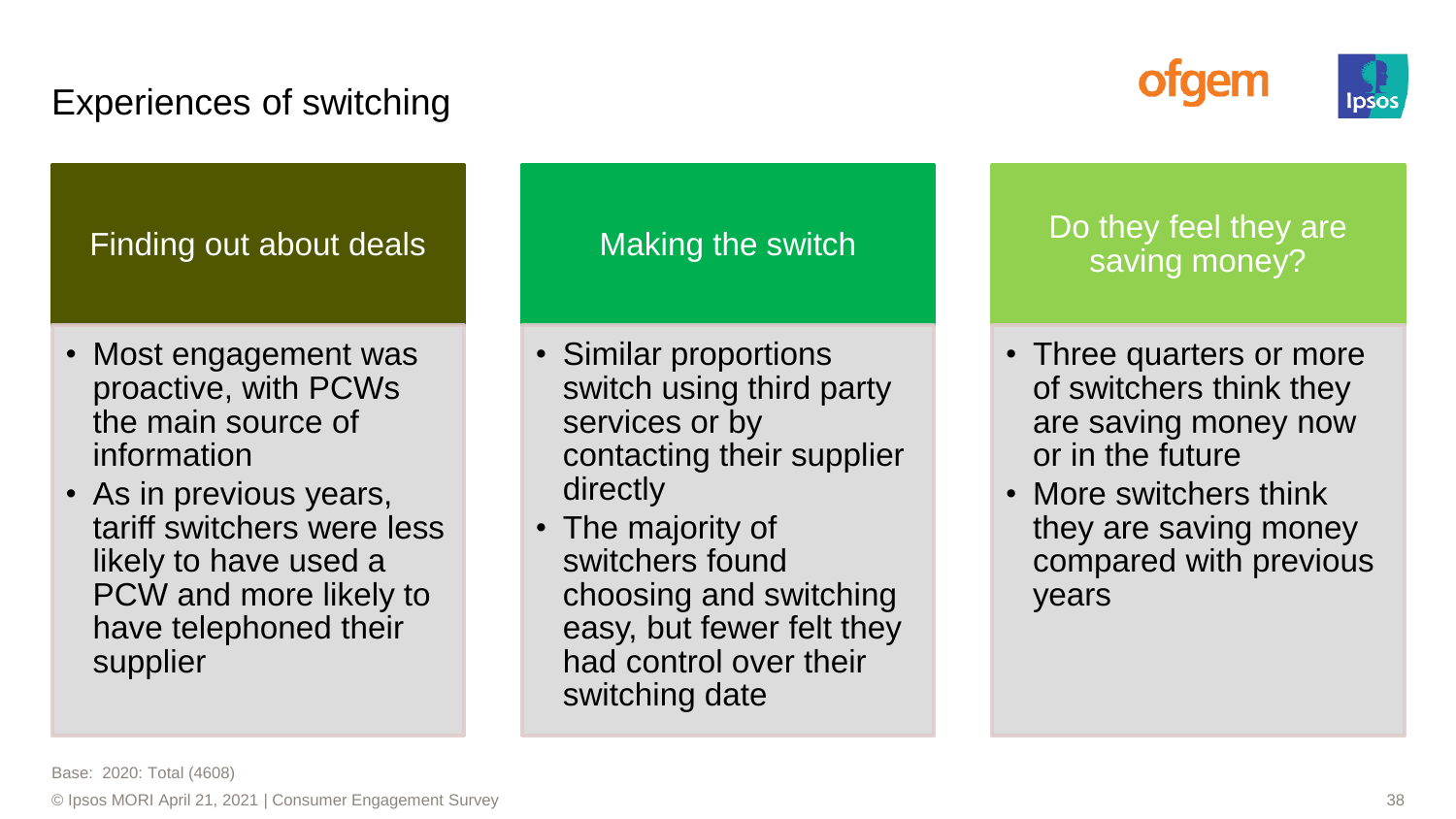

#### **Do consumers trust energy suppliers generally?**

Trust in energy suppliers *in general* to be fair in dealing with customers is comparable to that of other regulated industries, but lower than for banks / building societies.



#### $\blacksquare$  Trust  $\blacksquare$  Neither trust nor distruct  $\blacksquare$  Distrust

© Ipsos MORI April 21, 2021 | Consumer Engagement Survey 39 TRUST. To what extent do you trust or distrust each to be fair in the way they deal with customers and citizens? Base: 2019 Total (4001); 2020 Total (4608) NB Method change means that results over time should be treated with caution

to stay disengaged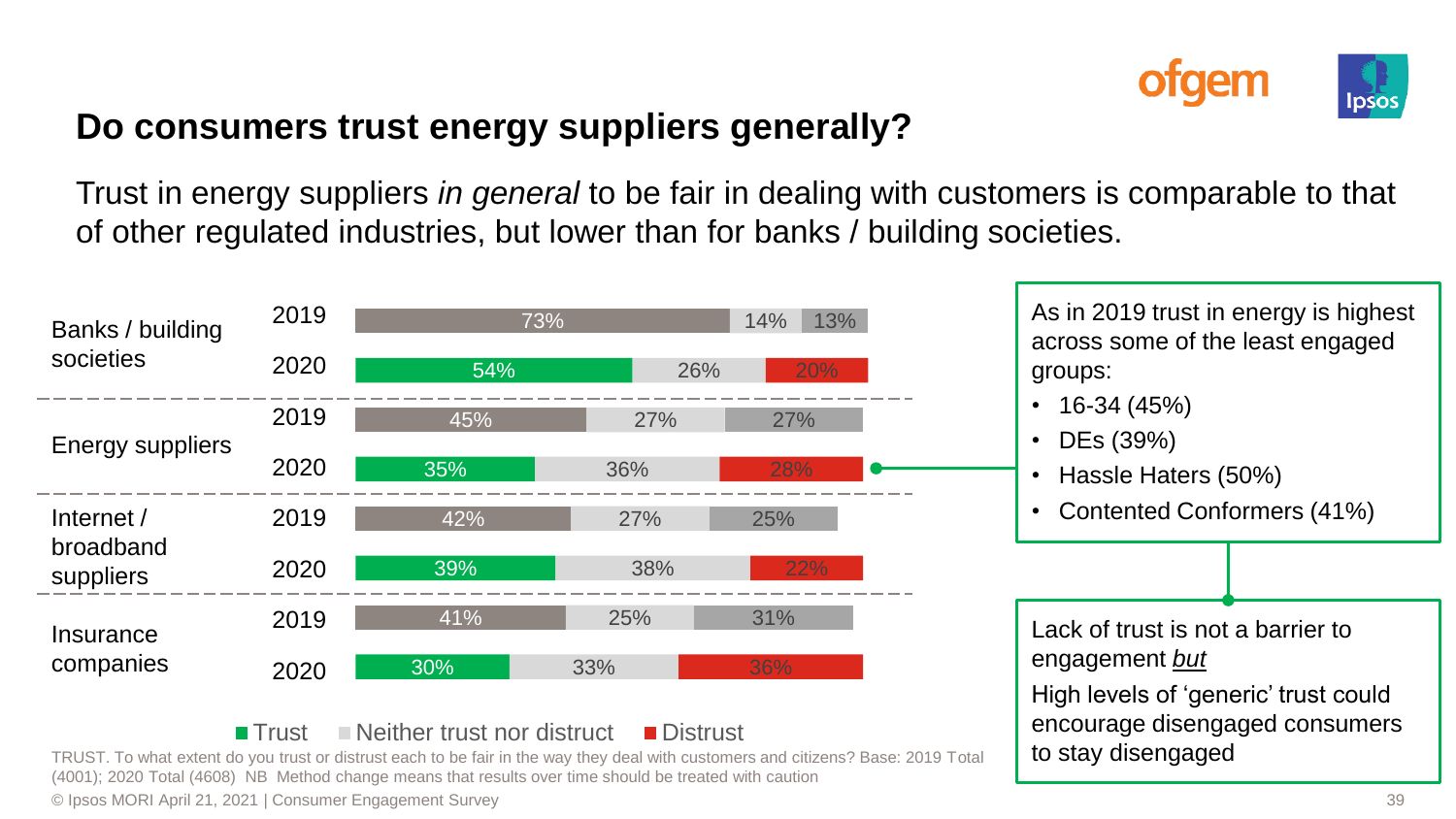## **Consumer trust**

Just over a third of consumers say they trust the energy sector to treat customers fairly. As in previous years, customers are more likely to trust their supplier than the sector, though fewer trust their supplier to charge them a fair price.



© Ipsos MORI April 21, 2021 | Consumer Engagement Survey 40 QTRUST: To what extent do you personally trust / distrust energy suppliers to be fair in the way they deal with customers and citizens? Q68: To what extent do you trust / distrust your energy suppliers to…? 2020: Total (4608)



**raem** 

Ipsos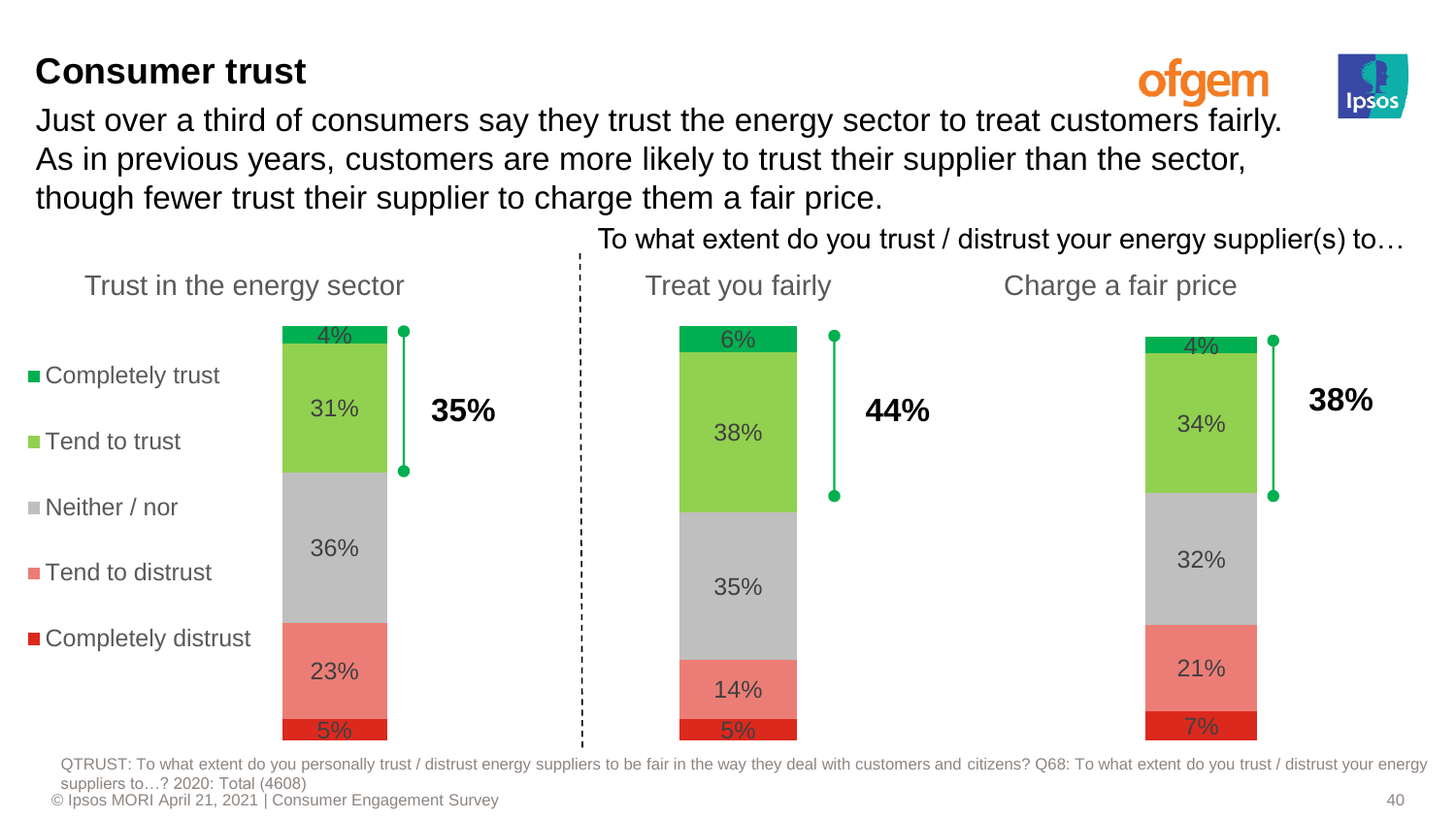### **Consumer trust**





While engagement does not seem to be linked to trust in the energy sector in general, engaged consumers are more likely to trust their own energy supplier. This pattern is similar to that in previous years.





QTRUST: To what extent do you personally trust / distrust energy suppliers to be fair in the way they deal with customers and citizens? Q68: To what extent do you trust / distrust your energy suppliers to…? 2020: Total (4608) Engaged (3080) Disengaged (1528) ↑↓ indicate significant difference engaged vs disengaged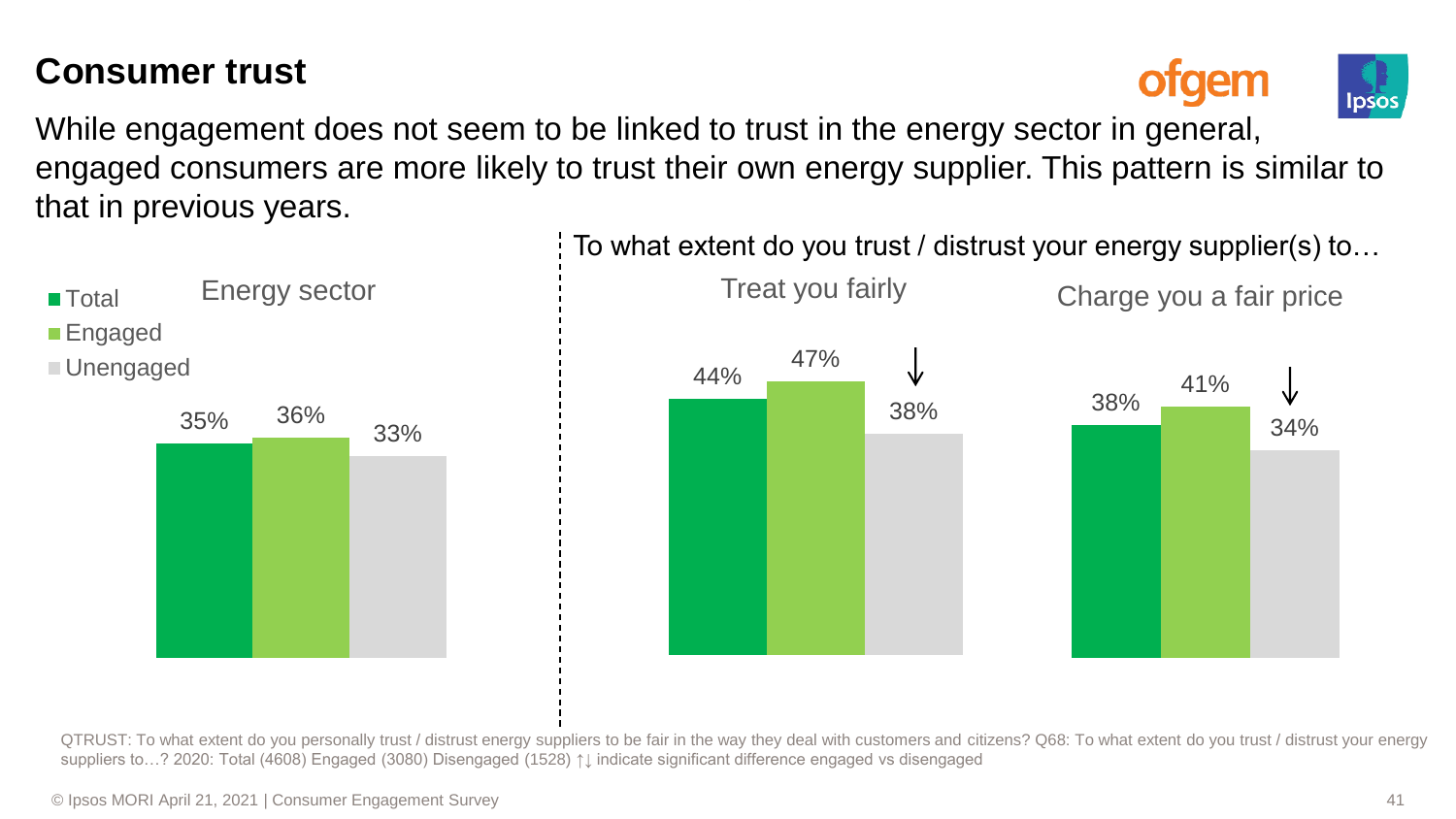## **What are experiences of energy suppliers going out of business?**

November.





Just over a third of consumers are aware of suppliers going out of business. Personal experiences of a supplier going out of business are mixed.

already got a move in place. The old company was taken over and I got a refund from the new. It did not stop me moving again in the future. Received notice that I would be switched to a new supplier by Ofgem. I was horrified to find that the rates from this new supplier were 50% higher than those of the [previous supplier]. I was unable to switch to a supplier of my choosing until 30 days had passed and the process cost me a considerable amount of money as a result. I am very happy with my current tariff. I read about it in the press before my supplier informed me in writing. I was informed by my supplier that they were transferring all accounts over to another supplier who had agreed to maintain prices. I have not been transferred yet and am still waiting to be contacted by my new supplier. I am worried that I will end up paying [old supplier] were supplying my gas and electricity. They kept me fully informed throughout the process... I am happy with my new energy deal as I am paying less than I was with [old supplier]. [new supplier] customer service is fine. 59% 27%  $4%$ 6% ■ Yes, happened to me/us ■ Yes, happened to someone I/we know Yes, have heard of No, have not heard of **37% aware**

It was not really an issue as I had

QENERGYOOB: have you heard anything about energy companies going out of business recently? QEXPENERGYOOB: Would you be able to describe in a bit more detail about your energy company going out of business? 2020: Total (4608), Personally experienced (221)

more because my gas fixed price ends in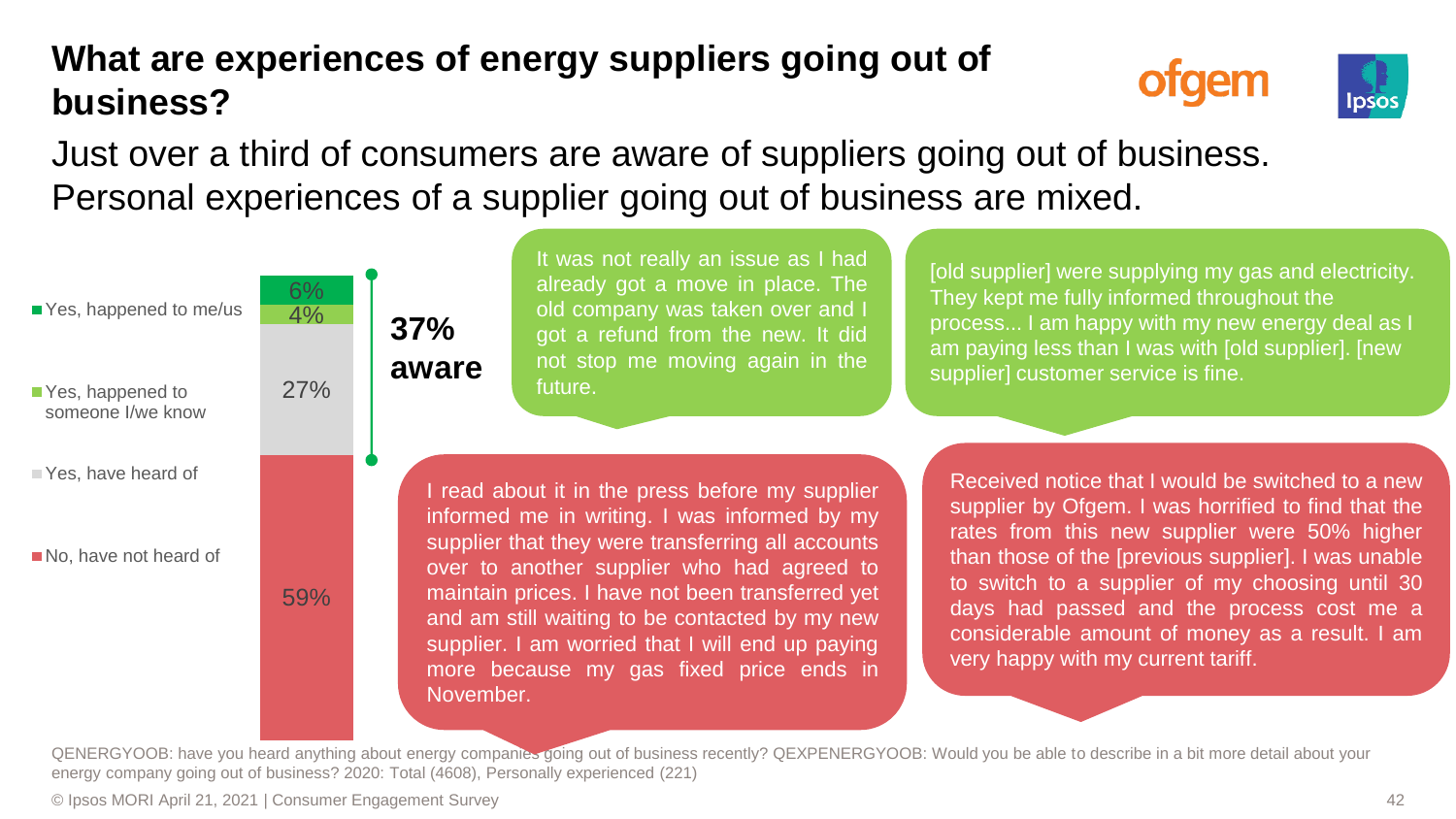# Vulnerable consumers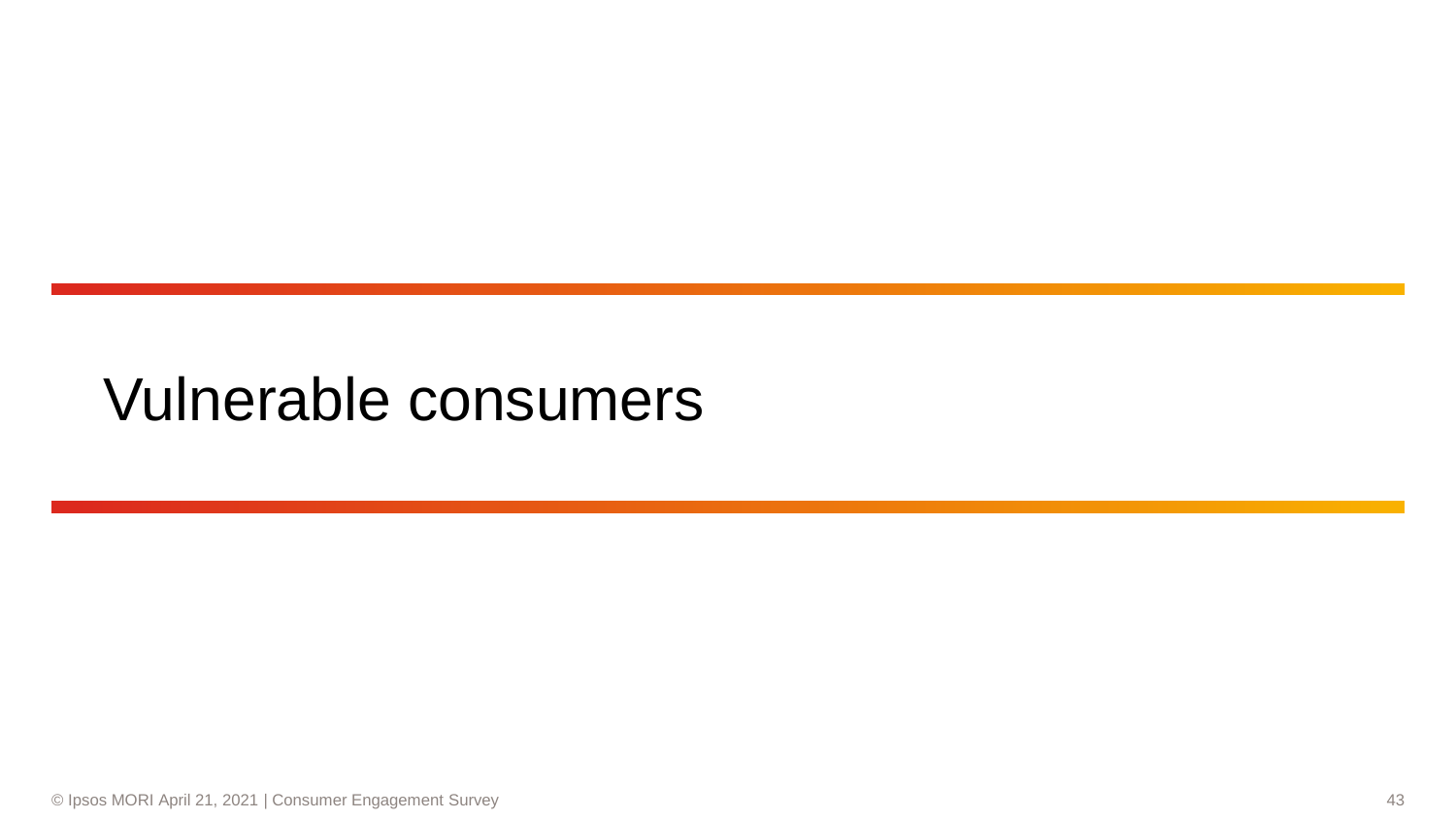#### **Key messages: Vulnerable consumers**





Vulnerable consumers remain significantly less likely than other consumers to have engaged in the energy market. Gaps do not appear to be closing.

Engagement levels are the lowest amongst consumers defined as being in financial difficulty. They are less likely than other consumers to say they don't engage because they are satisfied with their current supplier/tariff, and more likely to think switching will be a hassle, and to feel unconfident engaging.

In our survey around one in ten consumers say they use a pre-payment meter. Around a third of this group report self disconnection in the past year.

The proportion of consumers who have **fallen into arrears on their energy bills has increased this year:** perhaps reflecting COVID's impact on household finances, and in line with other Ofgem research conducted\*.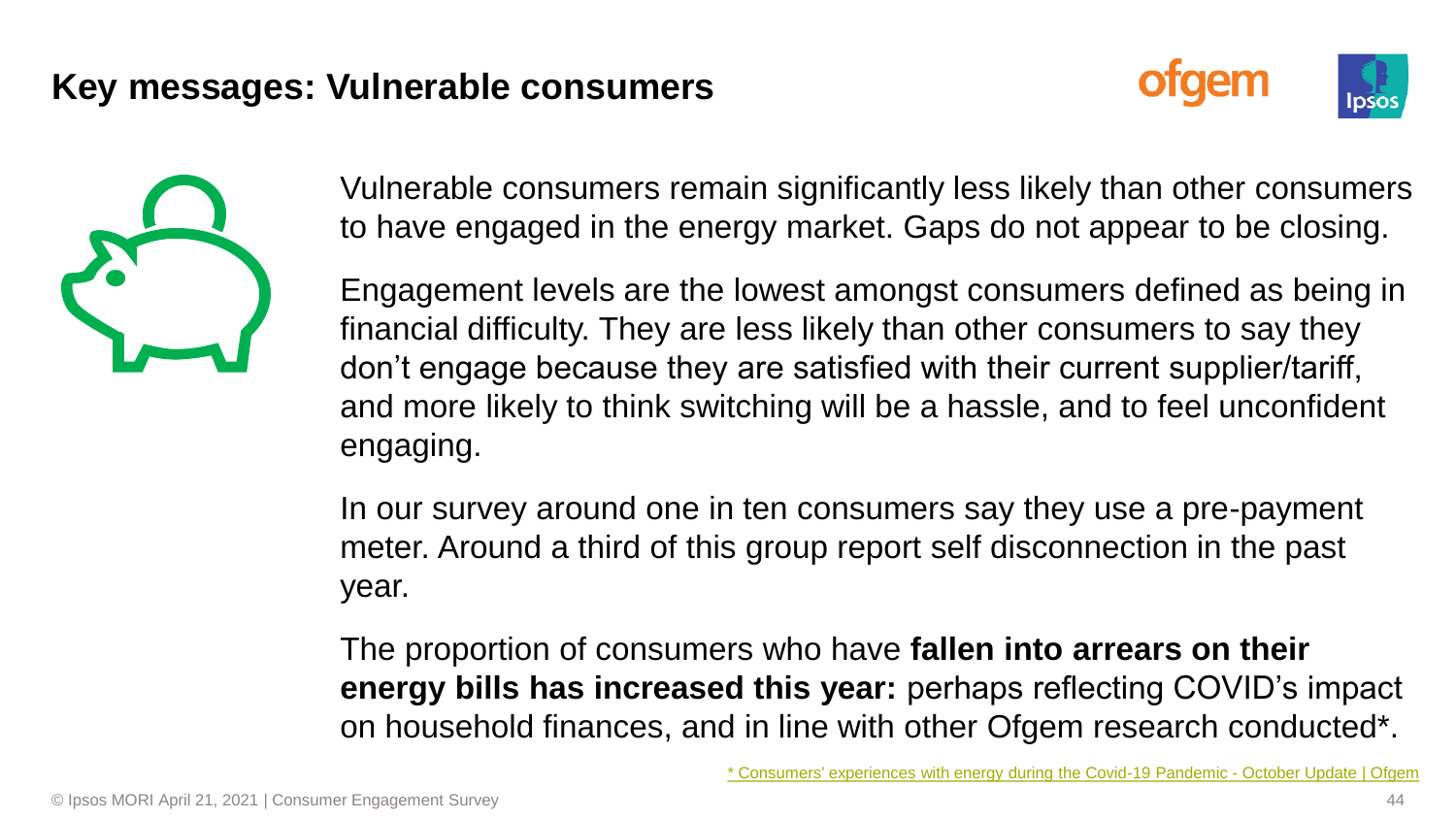### **How vulnerable consumers are engaging**

Consumers using pre-payment meters (PPM) and those in financial difficulty are the least likely to have engaged.



\*Defined as those who report having fallen behind on household bills  $45$ 

ofgem

lpso: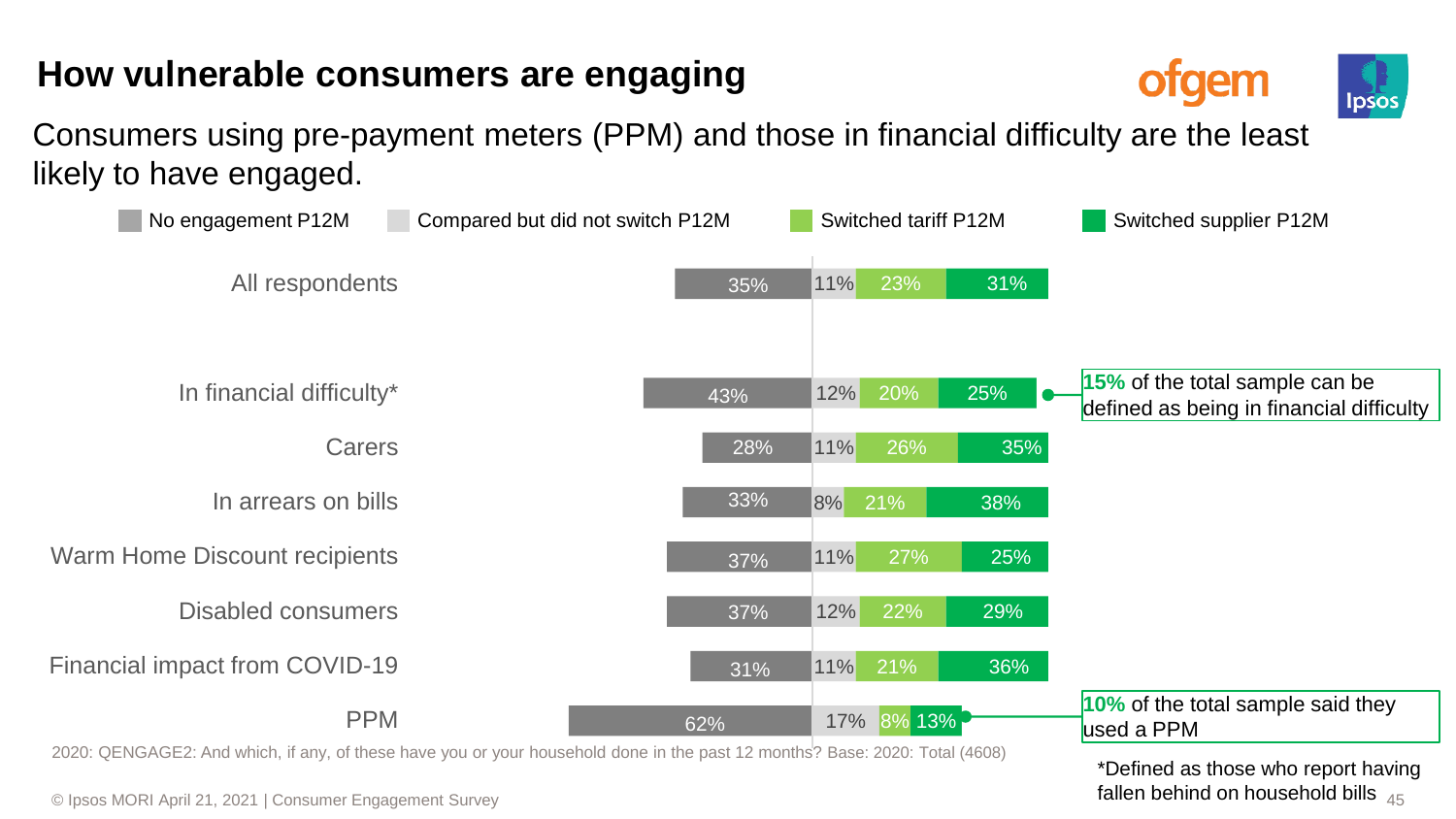# **Households in Financial Difficulty – barriers to engaging**





Households in financial difficulty tend to mention fewer reasons for not engaging than the average. In particular they are less likely to say they aren't engaging because they are satisfied with their current supplier/tariff, suggesting disengagement is instead driven by inertia / the weight of other priorities on their time.



NotSh. Are there any particular reasons why you have not <shopped around to see if there are any better energy deals /switched tariff or switched supplier>? Base: 2020: Shopped around in energy market but not switched supplier or tariff in P12M, or not shopped around in energy market at all in P12M: Total (2040) In financial difficulty (352 ) ↑↓ indicate significant difference total vs in financial difficulty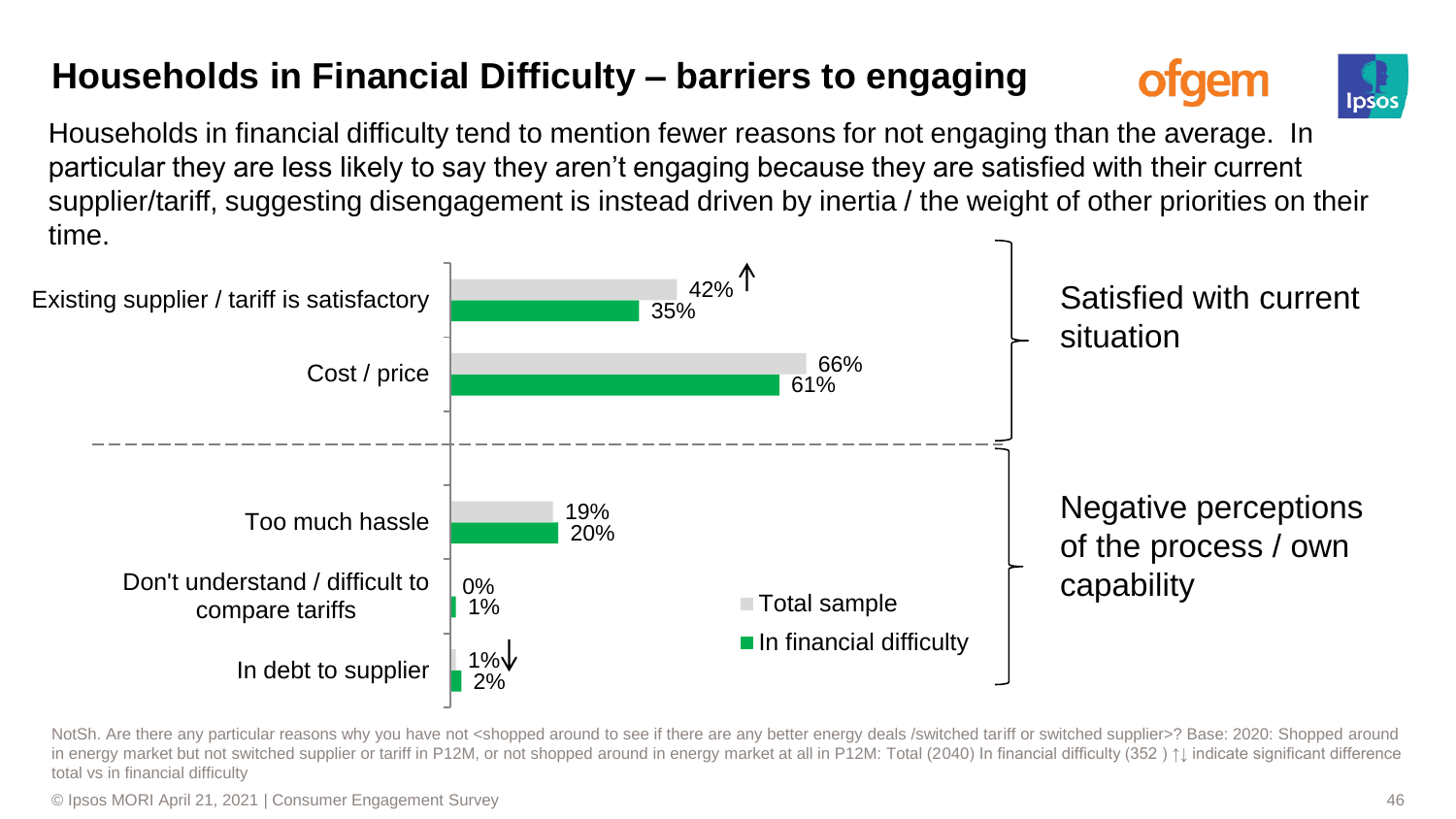# **Households in Financial Difficulty: confidence and perceptions**



Those in financial difficulty were also less likely to feel confident engaging in the energy market and be put off switching because they think it will be a hassle. Increasing this confidence may help to encourage future engagement.

> "Switching is a hassle I haven't got time for."



**32% of those in financial difficulty agreed**; compared to 25% amongst total sample



© Ipsos MORI April 21, 2021 | Consumer Engagement Survey 47 Conf2. How confident or unconfident do you feel about doing these things related to energy suppliers?.; Q121. How much do you agree or disagree…? Base: 2020 Total (4608); In financial difficulty (658) ↑↓ indicate significant difference total vs in financial difficulty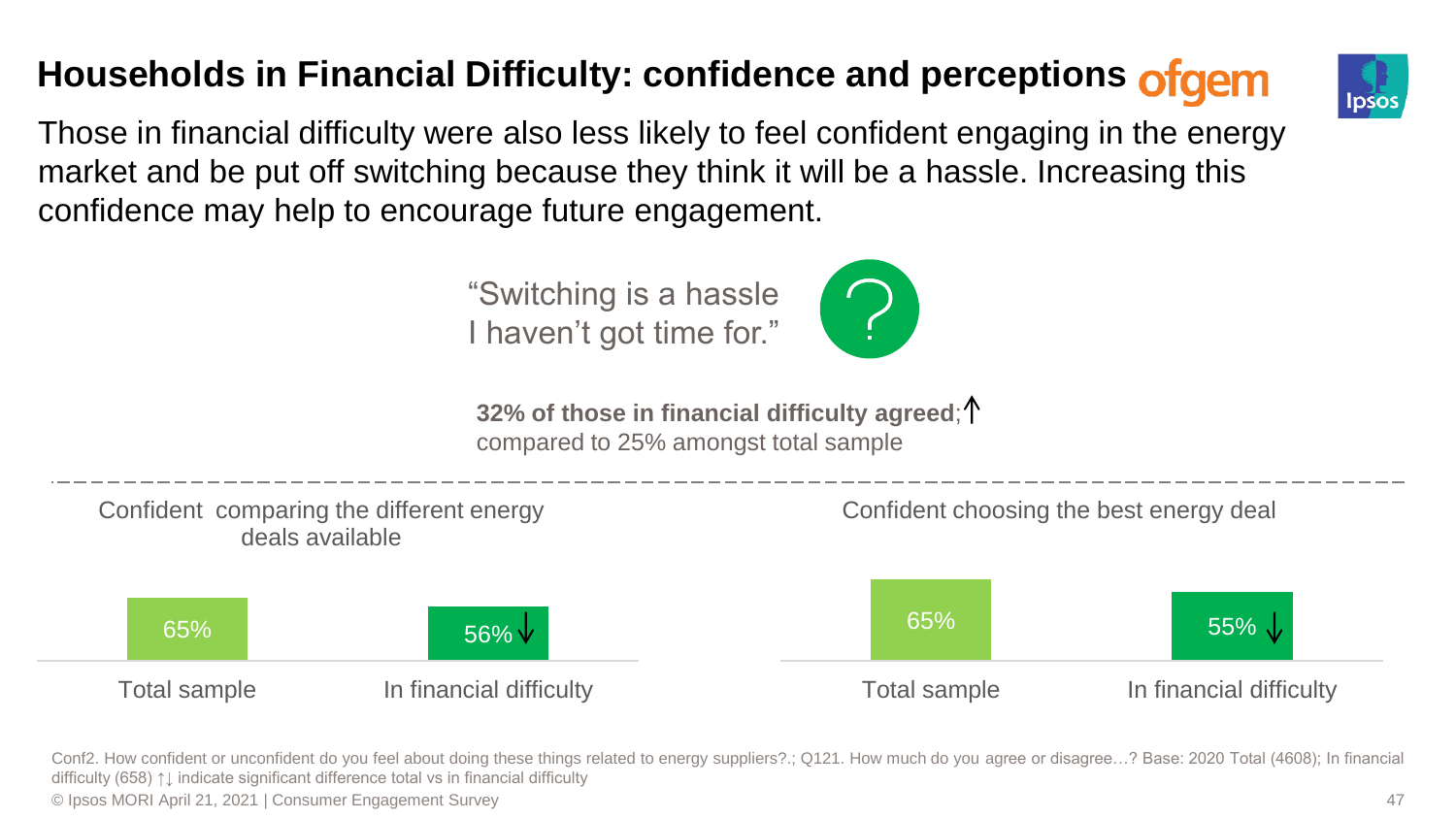

© Ipsos MORI April 21, 2021 | Consumer Engagement Survey 48 QPPM1. How often, over the last year, would you say that you have been temporarily disconnected from your gas/electricity/gas or electricity supply because the meter ran out of credit before you topped it up? Base: 2020 Has prepayment meter (384); QPPM2. And which is the longest period of time you have been disconnected from your gas/electricity/gas or electricity supply in the last year? Base: 2020 Has been disconnected from any fuel type on PPM in the past 12 months (85) \* CAUTION LOW BASE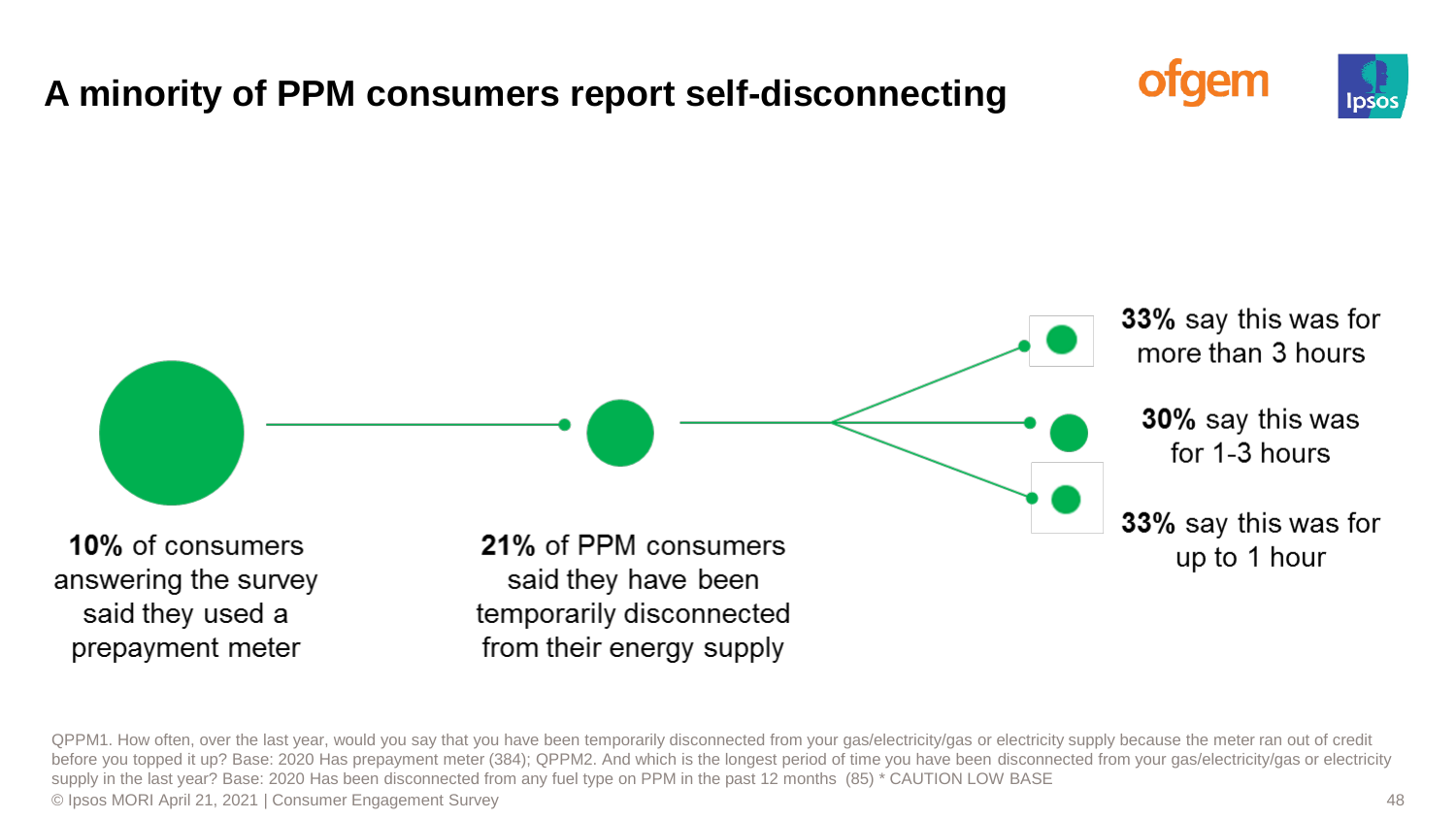# **The proportion saying they have fallen behind on energy bills remains very low (8%)**





Although this has increased in 2020 (4% in 2019): likely a combination of methodological change and the impact of COVID on household finances.



#### $\blacksquare$  Yes, once  $\blacksquare$  Yes, more than once  $\blacksquare$  No

© Ipsos MORI April 21, 2021 | Consumer Engagement Survey 49 QARREA. In the last twelve months, has the household been in arrears on your gas or electricity bills? Base: 2020 Total (4608)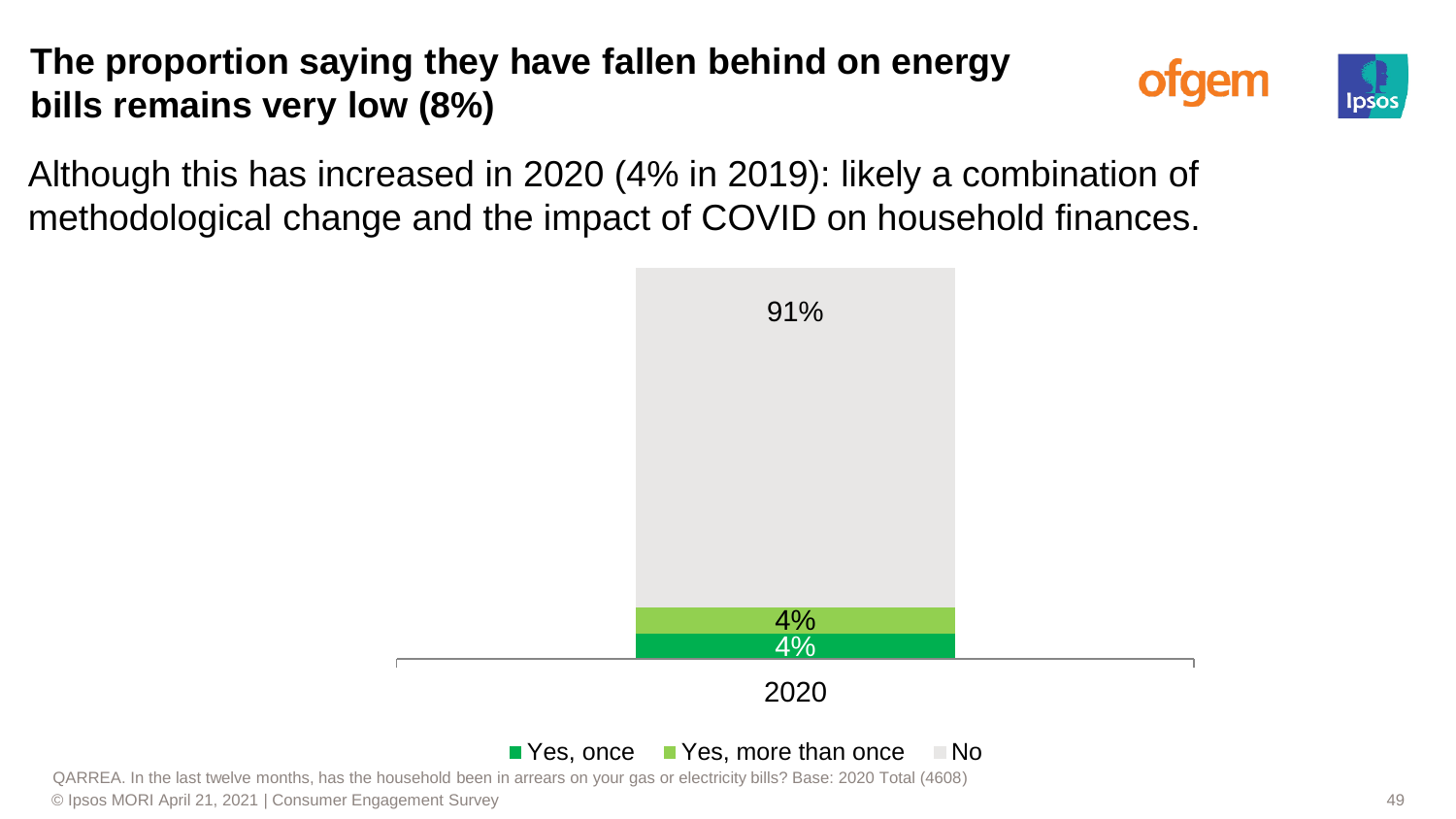### **Financially constrained households**





Two fifths of households are classified as financially constrained: up slightly from 29% in 2019.

#### Definition of **financially constrained:**

Those who are at least one of the following:

- On a pre-payment meter
- In arrears on their energy bills
- In receipt of means tested benefits

■ Not financially constrained **Financially constrained** 

| 61% |  |
|-----|--|
| 39% |  |

**48%** of financially constrained consumers switched in the P12M, but they are less likely to do so than nonfinancially constrained consumers (57%). Barriers to switching were similar to nonconstrained households:

- Satisfaction with existing supplier/ tariff (39%)
- Not saving enough to make it worthwhile (26%)
- Good service from existing supplier (22%)

2020

© Ipsos MORI April 21, 2021 | Consumer Engagement Survey 50 QENGAGE2: And which, if any, of these have you or your household done in the past 12 months? Base: 2020 Total (4608); NOTSH: Are there any particular reasons why you have not <shopped around to see if there are any better energy deals /switched tariff or switched supplier>? Base: 2020: Shopped around in energy market but not switched supplier or tariff in P12M, or not shopped around in energy market at all in P12M: Total (2040) Financially constrained: (876)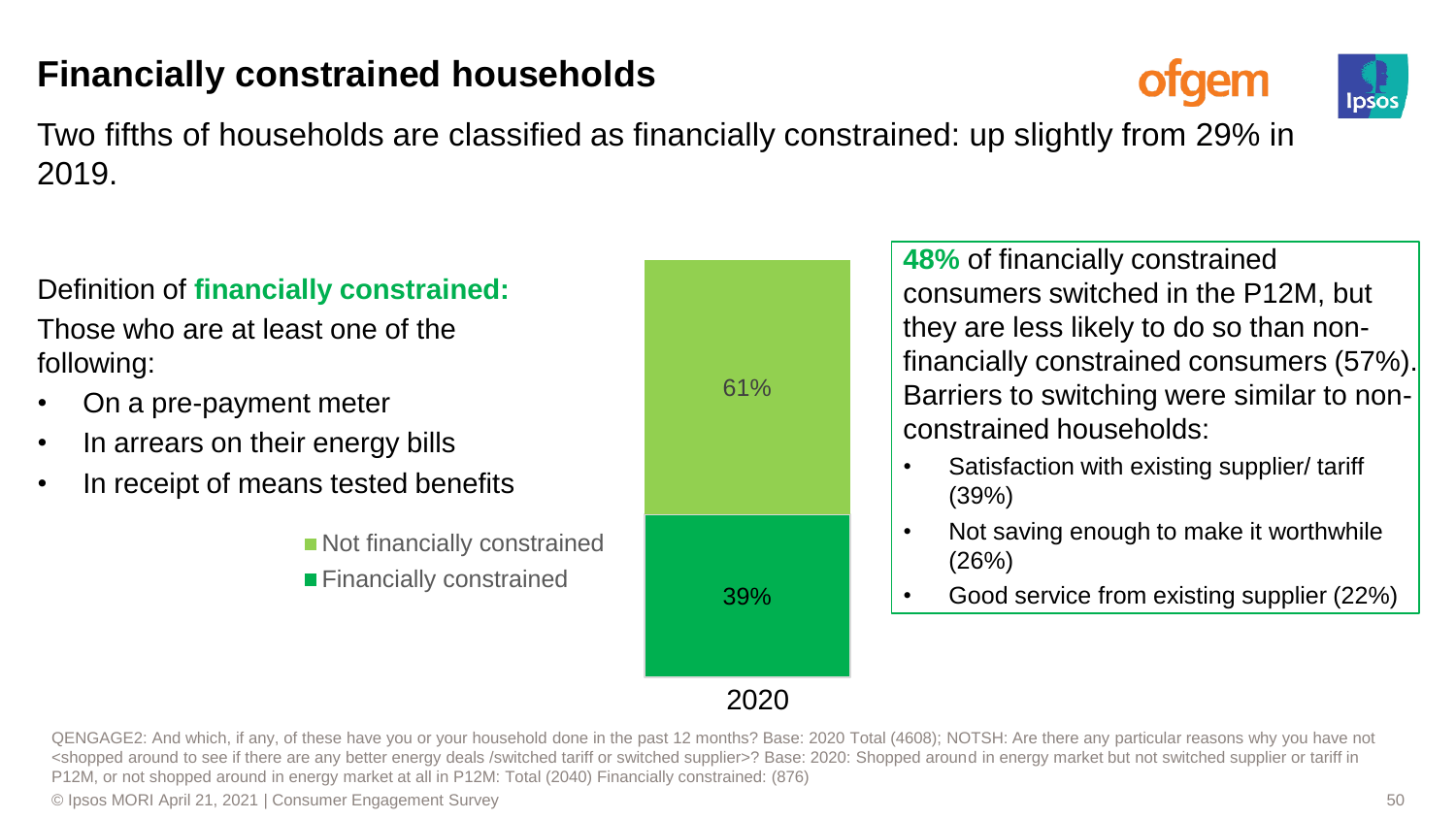#### © Ipsos MORI April 21, 2021 | Consumer Engagement Survey 51 QCOVID1. As a result of the COVID pandemic, have any of these happened to you or your household? Base: 2020 Financially constrained (1787); Not financially constrained (2821) ↑↓ indicate significant difference financially constrained vs not financially constrained

### **Impact of COVID-19 on household finances**

Significantly more financially constrained households report that COVID-19 had a negative impact on their finances.



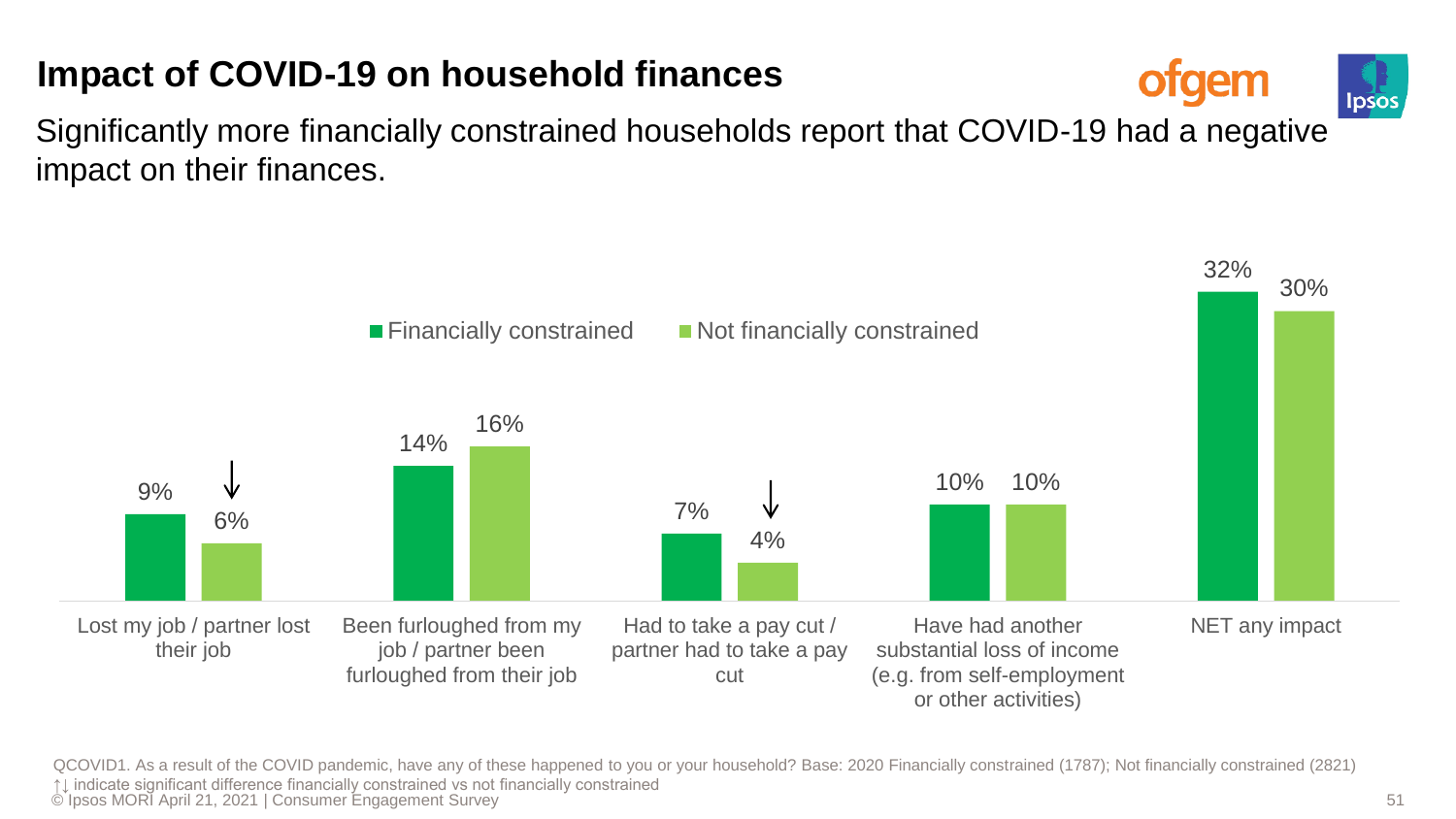#### **Key conclusions**





The methodological shift and COVID-19 pandemic have made tracking of engagement in the energy market difficult, but there are indications that engagement levels are up.

There remain indications that lower confidence comparing and choosing energy deals, and lower levels of trust in the energy market may deter some consumers from engaging. The disengaged tend to prefer well known suppliers and perceive switching to be risky, and may welcome further reassurance to encourage future engagement.

Patterns in engagement are similar to previous years and switchers are mainly repeat rather than first time. There are indications that vulnerable consumers are still less inclined to engage. Increasing confidence may particularly help vulnerable consumers to engage.